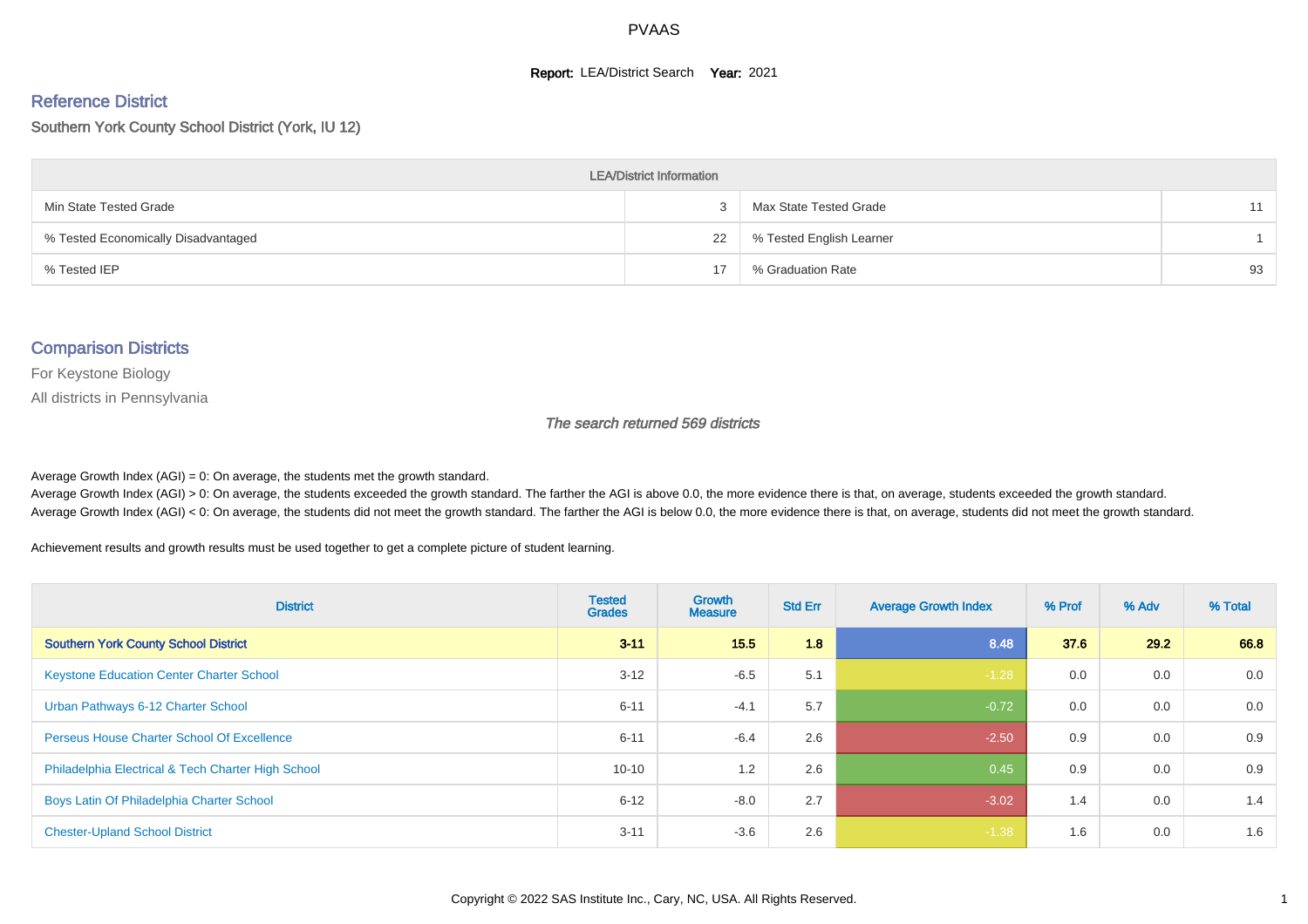| <b>District</b>                                                       | <b>Tested</b><br><b>Grades</b> | <b>Growth</b><br><b>Measure</b> | <b>Std Err</b> | <b>Average Growth Index</b> | % Prof | % Adv   | % Total |
|-----------------------------------------------------------------------|--------------------------------|---------------------------------|----------------|-----------------------------|--------|---------|---------|
| <b>Southern York County School District</b>                           | $3 - 11$                       | $15.5$                          | 1.8            | 8.48                        | 37.6   | 29.2    | 66.8    |
| <b>Aliquippa School District</b>                                      | $3 - 11$                       | $-20.0$                         | 3.6            | $-5.54$                     | 1.7    | 0.0     | 1.7     |
| <b>Innovative Arts Academy Charter School</b>                         | $6 - 11$                       | $-7.2$                          | 2.5            | $-2.83$                     | 2.0    | 0.0     | 2.0     |
| <b>Chester Charter Scholars Academy Charter School</b>                | $3 - 12$                       | $-6.2$                          | 3.3            | $-1.88$                     | 2.2    | $0.0\,$ | 2.2     |
| La Academia Partnership Charter School                                | $6 - 11$                       | $-15.5$                         | 5.7            | $-2.70$                     | 2.3    | 0.0     | 2.3     |
| People For People Charter School                                      | $3 - 12$                       | 6.4                             | 5.6            | $1.15$                      | 2.4    | 0.0     | 2.4     |
| <b>Sto-Rox School District</b>                                        | $3 - 10$                       | $-7.0$                          | 3.5            | $-1.99$                     | 3.2    | 0.0     | 3.2     |
| <b>Mastery Charter School - Gratz Campus</b>                          | $7 - 10$                       | $-9.5$                          | 4.6            | $-2.09$                     | 0.0    | 3.4     | 3.4     |
| <b>Universal Audenried Charter School</b>                             | $9 - 11$                       | $-3.8$                          | 2.5            | $-1.53$                     | 3.0    | 0.5     | 3.5     |
| <b>Tech Freire Charter School</b>                                     | $9 - 11$                       | 0.7                             | 2.5            | 0.27                        | 3.6    | 0.0     | 3.6     |
| <b>York City School District</b>                                      | $3 - 12$                       | $-17.7$                         | 1.8            | $-10.05$                    | 3.2    | 0.7     | 3.9     |
| <b>Clairton City School District</b>                                  | $3 - 11$                       | $-1.6$                          | 5.0            | $-0.32$                     | 3.8    | 0.5     | 4.4     |
| Aspira Bilingual Cyber Charter School                                 | $3 - 11$                       | 5.1                             | 5.8            | 0.87                        | 4.8    | $0.0\,$ | 4.8     |
| <b>Claysburg-Kimmel School District</b>                               | $3 - 11$                       | $-1.2$                          | 5.2            | $-0.22$                     | 5.0    | 0.0     | $5.0$   |
| <b>West Side CTC</b>                                                  | $9 - 10$                       | $-32.0$                         | 3.9            | $-8.16$                     | 5.9    | 0.0     | 5.9     |
| <b>Allentown City School District</b>                                 | $3 - 12$                       | $-16.9$                         | 1.4            | $-12.37$                    | 5.9    | 0.4     | 6.3     |
| Morrisville Borough School District                                   | $3 - 11$                       | $-13.1$                         | 3.7            | $-3.52$                     | 4.9    | 1.6     | 6.6     |
| <b>Belmont Charter School</b>                                         | $3 - 10$                       | 2.2                             | 3.4            | 0.64                        | 5.3    | 1.8     | $7.0$   |
| <b>Lawrence County CTC</b>                                            | $10 - 11$                      | $-9.8$                          | 3.7            | $-2.68$                     | 7.3    | 0.0     | $7.3$   |
| <b>Propel Charter School-Homestead</b>                                | $3 - 11$                       | $-5.0$                          | 3.9            | $-1.27$                     | 7.3    | 0.0     | $7.3$   |
| <b>Turkeyfoot Valley Area School District</b>                         | $3 - 12$                       | $-15.4$                         | 5.8            | $-2.66$                     | 3.8    | 3.8     | 7.6     |
| Preparatory Charter School Of Mathematics, Science, Tech, And Careers | $9 - 10$                       | $-5.1$                          | 2.5            | $-2.03$                     | 6.3    | 1.4     | 7.7     |
| <b>Propel Charter School-Montour</b>                                  | $3 - 10$                       | $-3.4$                          | 3.6            | $-0.93$                     | 7.7    | 0.0     | 7.7     |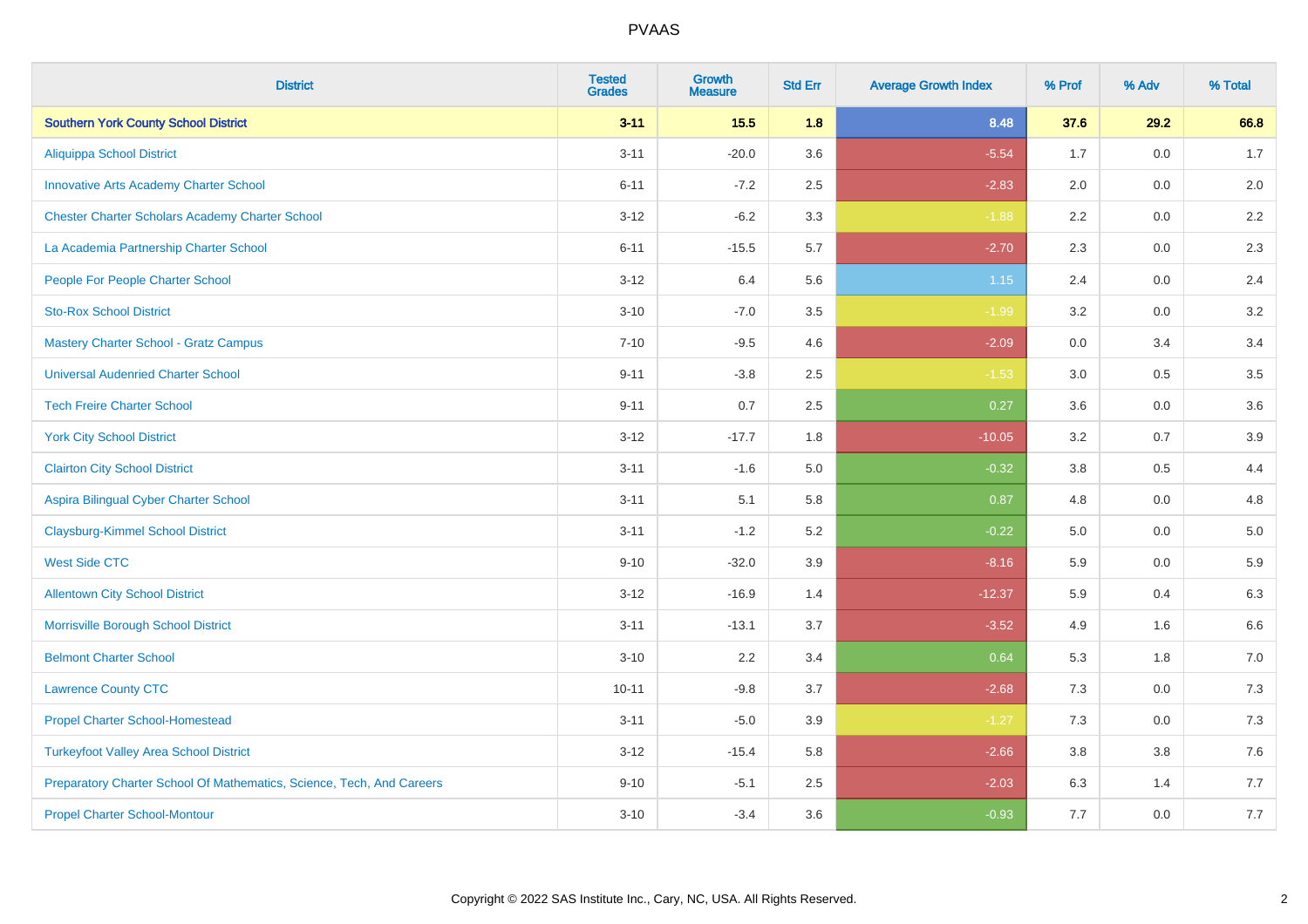| <b>District</b>                                   | <b>Tested</b><br><b>Grades</b> | <b>Growth</b><br><b>Measure</b> | <b>Std Err</b> | <b>Average Growth Index</b> | % Prof | % Adv   | % Total |
|---------------------------------------------------|--------------------------------|---------------------------------|----------------|-----------------------------|--------|---------|---------|
| <b>Southern York County School District</b>       | $3 - 11$                       | $15.5$                          | 1.8            | 8.48                        | 37.6   | 29.2    | 66.8    |
| <b>Harrisburg City School District</b>            | $3 - 11$                       | $-0.2$                          | 2.0            | $-0.11$                     | 6.0    | 2.0     | 8.0     |
| Propel Charter School - Braddock Hills            | $3 - 11$                       | $-2.1$                          | 3.3            | $-0.63$                     | 4.8    | 3.2     | 8.1     |
| Lincoln Leadership Academy Charter School         | $3 - 12$                       | $-7.4$                          | 3.7            | $-1.99$                     | 6.4    | 2.1     | 8.5     |
| Dr Robert Ketterer Charter School Inc             | $6 - 12$                       | 7.1                             | 4.3            | 1.66                        | 7.3    | 1.7     | 9.0     |
| <b>Shade-Central City School District</b>         | $3 - 11$                       | $-14.6$                         | 4.0            | $-3.68$                     | 9.6    | 0.0     | 9.6     |
| <b>Executive Education Academy Charter School</b> | $3 - 10$                       | $-14.6$                         | 3.0            | $-4.81$                     | 8.5    | 1.2     | 9.8     |
| <b>Tacony Academy Charter School</b>              | $3 - 11$                       | $-12.9$                         | 3.3            | $-3.90$                     | 8.6    | 1.4     | 10.0    |
| <b>KIPP Dubois Charter School</b>                 | $9 - 10$                       | $-3.0$                          | 3.1            | $-0.95$                     | 10.0   | 0.0     | 10.0    |
| <b>Sugar Valley Rural Charter School</b>          | $3 - 11$                       | $-3.6$                          | 3.7            | $-0.98$                     | 10.3   | 0.0     | 10.3    |
| <b>Woodland Hills School District</b>             | $3 - 12$                       | $-4.2$                          | 2.5            | $-1.66$                     | 10.1   | 1.4     | 11.5    |
| <b>Greater Johnstown School District</b>          | $3 - 11$                       | $-3.5$                          | 2.4            | $-1.45$                     | 10.3   | 1.3     | 11.5    |
| Esperanza Cyber Charter School                    | $3 - 11$                       | 7.1                             | 6.1            | $1.15$                      | 8.8    | 2.9     | 11.8    |
| New Kensington-Arnold School District             | $3 - 11$                       | $-5.8$                          | 3.2            | $-1.80$                     | 10.8   | 1.2     | 12.0    |
| <b>Big Beaver Falls Area School District</b>      | $3 - 11$                       | $-17.9$                         | 2.8            | $-6.27$                     | 9.4    | 2.8     | 12.2    |
| <b>Multicultural Academy Charter School</b>       | $9 - 11$                       | 6.0                             | 3.4            | 1.77                        | 12.3   | $0.0\,$ | 12.3    |
| <b>Norristown Area School District</b>            | $3 - 12$                       | $-25.4$                         | 1.7            | $-15.35$                    | 10.6   | 1.8     | 12.4    |
| Community Academy Of Philadelphia Charter School  | $3 - 11$                       | 0.1                             | 2.6            | 0.06                        | 9.7    | 2.6     | 12.4    |
| <b>Mastery Charter School - Thomas Campus</b>     | $3 - 10$                       | 7.9                             | 5.7            | 1.39                        | 12.5   | 0.0     | 12.5    |
| <b>Lancaster School District</b>                  | $3 - 12$                       | $-10.0$                         | 1.4            | $-7.22$                     | 9.0    | 3.9     | 12.8    |
| Mastery Charter School - Shoemaker Campus         | $7 - 10$                       | $-2.3$                          | 2.8            | $-0.81$                     | 10.1   | 3.7     | 13.8    |
| <b>Steelton-Highspire School District</b>         | $3 - 11$                       | $-5.3$                          | 3.2            | $-1.65$                     | 13.9   | $0.0\,$ | 13.9    |
| <b>Tussey Mountain School District</b>            | $3 - 12$                       | $-13.0$                         | 3.3            | $-3.93$                     | 11.1   | 3.2     | 14.3    |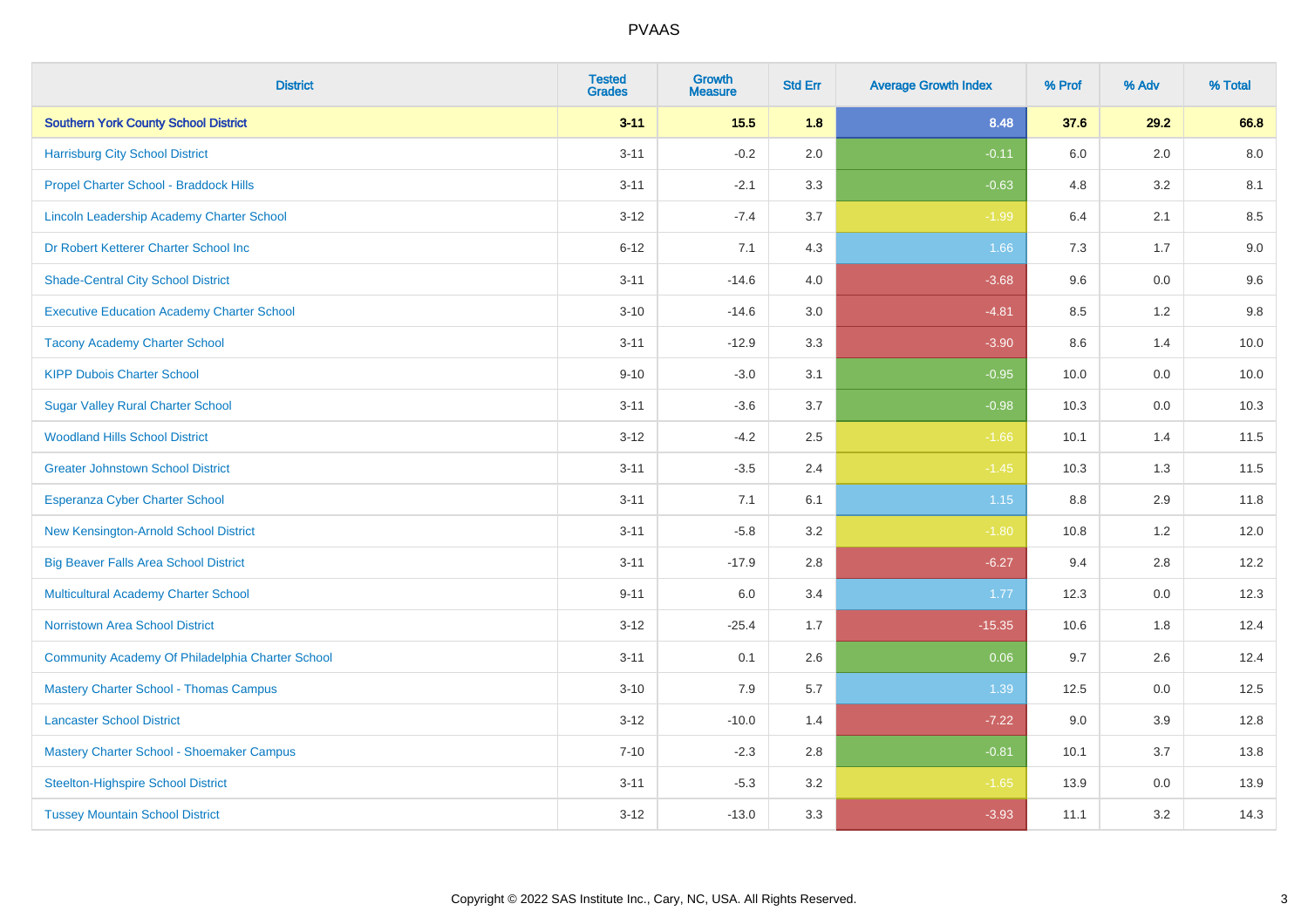| <b>District</b>                             | <b>Tested</b><br><b>Grades</b> | <b>Growth</b><br><b>Measure</b> | <b>Std Err</b> | <b>Average Growth Index</b> | % Prof | % Adv | % Total |
|---------------------------------------------|--------------------------------|---------------------------------|----------------|-----------------------------|--------|-------|---------|
| <b>Southern York County School District</b> | $3 - 11$                       | $15.5$                          | 1.8            | 8.48                        | 37.6   | 29.2  | 66.8    |
| <b>Shenandoah Valley School District</b>    | $3 - 11$                       | $-4.5$                          | 3.5            | $-1.29$                     | 14.3   | 0.0   | 14.3    |
| <b>Cornell School District</b>              | $3 - 11$                       | $-5.5$                          | 4.6            | $-1.20$                     | 11.3   | 3.2   | 14.5    |
| <b>Washington School District</b>           | $3 - 11$                       | $-15.9$                         | 2.9            | $-5.44$                     | 12.9   | 1.7   | 14.7    |
| <b>Hanover Area School District</b>         | $3 - 11$                       | $-14.7$                         | 4.7            | $-3.13$                     | 12.1   | 3.0   | 15.2    |
| Imhotep Institute Charter High School       | $9 - 11$                       | $-17.6$                         | 5.8            | $-3.03$                     | 15.4   | 0.0   | 15.4    |
| <b>Blacklick Valley School District</b>     | $3 - 11$                       | $-0.9$                          | 3.9            | $-0.23$                     | 7.7    | 7.7   | 15.4    |
| <b>Coatesville Area School District</b>     | $3 - 11$                       | $-9.5$                          | 1.6            | $-5.81$                     | 12.8   | 3.3   | 16.2    |
| <b>Rochester Area School District</b>       | $3 - 11$                       | $-5.7$                          | 3.9            | $-1.45$                     | 14.9   | 2.1   | 17.0    |
| <b>Muhlenberg School District</b>           | $3 - 10$                       | $-17.8$                         | 1.9            | $-9.34$                     | 12.4   | 4.6   | 17.0    |
| <b>City CHS</b>                             | $10 - 11$                      | $-5.6$                          | 2.4            | $-2.34$                     | 15.9   | 1.5   | 17.4    |
| Esperanza Academy Charter School            | $4 - 11$                       | 2.1                             | 2.1            | 1.01                        | 14.2   | 3.6   | 17.8    |
| <b>Wilkes-Barre Area School District</b>    | $3 - 11$                       | $-12.4$                         | 2.4            | $-5.18$                     | 14.2   | 3.7   | 17.9    |
| <b>Sharon City School District</b>          | $3 - 11$                       | $-6.5$                          | 2.3            | $-2.79$                     | 13.1   | 5.0   | 18.1    |
| <b>Bristol Township School District</b>     | $3 - 11$                       | $-7.4$                          | 1.4            | $-5.32$                     | 13.8   | 4.6   | 18.4    |
| <b>Mcguffey School District</b>             | $3 - 11$                       | $-12.1$                         | 3.0            | $-4.06$                     | 12.8   | 5.9   | 18.6    |
| <b>Burgettstown Area School District</b>    | $3 - 11$                       | $-11.2$                         | 3.2            | $-3.46$                     | 16.0   | 2.7   | 18.7    |
| <b>Columbia Borough School District</b>     | $3 - 12$                       | $-1.1$                          | 3.6            | $-0.31$                     | 17.2   | 1.7   | 19.0    |
| <b>Achievement House Charter School</b>     | $7 - 11$                       | $-8.2$                          | 3.6            | $-2.28$                     | 16.7   | 2.8   | 19.4    |
| <b>New Castle Area School District</b>      | $3 - 12$                       | $-13.6$                         | 2.3            | $-5.99$                     | 17.6   | 2.0   | 19.5    |
| <b>Frazier School District</b>              | $3 - 11$                       | $-18.9$                         | 3.4            | $-5.49$                     | 18.3   | 1.4   | 19.7    |
| <b>West Mifflin Area School District</b>    | $3 - 12$                       | $-11.9$                         | 2.5            | $-4.77$                     | 15.9   | 4.0   | 19.9    |
| <b>Erie City School District</b>            | $3 - 12$                       | $-4.5$                          | 1.4            | $-3.09$                     | 13.4   | 6.7   | 20.1    |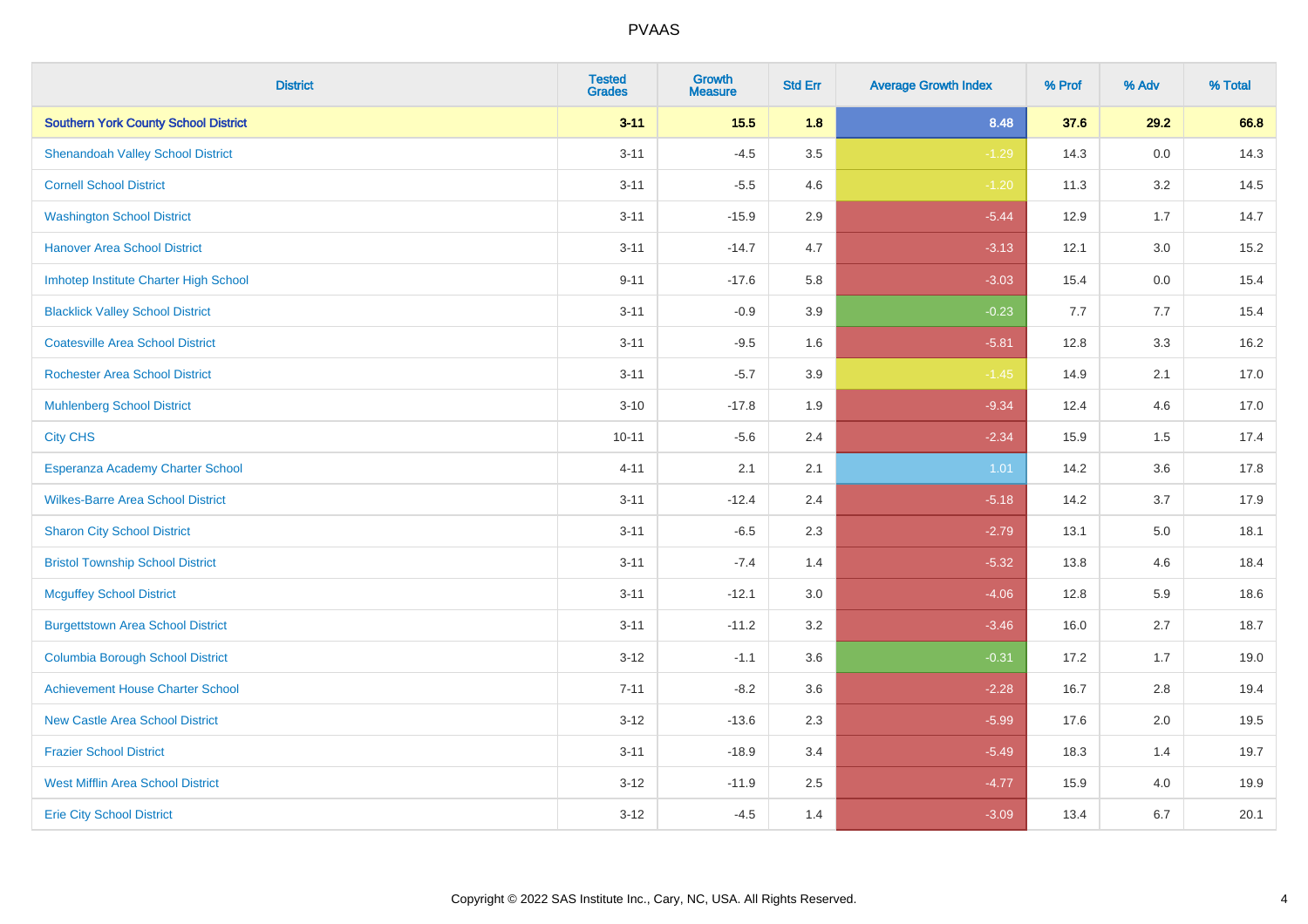| <b>District</b>                                         | <b>Tested</b><br><b>Grades</b> | <b>Growth</b><br><b>Measure</b> | <b>Std Err</b> | <b>Average Growth Index</b> | % Prof | % Adv   | % Total |
|---------------------------------------------------------|--------------------------------|---------------------------------|----------------|-----------------------------|--------|---------|---------|
| <b>Southern York County School District</b>             | $3 - 11$                       | $15.5$                          | 1.8            | 8.48                        | 37.6   | 29.2    | 66.8    |
| <b>Dunmore School District</b>                          | $3 - 11$                       | $-12.2$                         | 2.7            | $-4.51$                     | 15.0   | 5.3     | 20.4    |
| Jefferson County-Dubois AVTS                            | $9 - 11$                       | $-11.7$                         | 3.1            | $-3.72$                     | 17.6   | 2.8     | 20.4    |
| <b>Mastery Charter School - Pickett Campus</b>          | $6 - 10$                       | 2.7                             | 4.2            | 0.65                        | 20.6   | $0.0\,$ | 20.6    |
| <b>MaST Community Charter School II</b>                 | $3 - 10$                       | 1.4                             | 3.0            | 0.45                        | 16.1   | 4.6     | 20.7    |
| <b>Farrell Area School District</b>                     | $3 - 11$                       | $-1.9$                          | 4.2            | $-0.44$                     | 9.3    | 11.6    | 20.9    |
| <b>William Penn School District</b>                     | $3 - 12$                       | 7.0                             | 1.9            | 3.61                        | 14.0   | 7.2     | 21.3    |
| Hope For Hyndman Charter School                         | $3 - 11$                       | 5.1                             | 5.8            | 0.88                        | 14.3   | 7.1     | 21.4    |
| <b>Lebanon School District</b>                          | $3 - 11$                       | $-1.2$                          | 1.9            | $-0.63$                     | 15.2   | 6.4     | 21.6    |
| <b>Carbon Career &amp; Technical Institute</b>          | $9 - 11$                       | $-9.3$                          | 3.2            | $-2.92$                     | 19.6   | 2.2     | 21.7    |
| <b>Williams Valley School District</b>                  | $3 - 11$                       | 2.6                             | 3.7            | 0.69                        | 17.0   | 5.1     | 22.0    |
| <b>Southeast Delco School District</b>                  | $3 - 10$                       | 3.9                             | 3.5            | 1.12                        | 18.6   | 3.4     | 22.0    |
| <b>Williamsburg Community School District</b>           | $3 - 11$                       | $-16.9$                         | 4.1            | $-4.14$                     | 22.4   | $0.0\,$ | 22.4    |
| <b>Antietam School District</b>                         | $3 - 10$                       | $-9.5$                          | 3.7            | $-2.57$                     | 20.9   | 1.5     | 22.4    |
| <b>Pittsburgh School District</b>                       | $3 - 11$                       | $-13.0$                         | 1.1            | $-12.25$                    | 16.1   | 6.5     | 22.6    |
| <b>Mount Carmel Area School District</b>                | $3 - 11$                       | $-7.9$                          | 2.3            | $-3.38$                     | 18.2   | 4.4     | 22.6    |
| <b>Columbia-Montour AVTS</b>                            | $9 - 10$                       | $-7.1$                          | 2.8            | $-2.52$                     | 19.5   | 3.2     | 22.7    |
| <b>Reading School District</b>                          | $3 - 11$                       | 4.3                             | 1.2            | 3.71                        | 16.8   | 6.0     | 22.8    |
| Philadelphia City School District                       | $3 - 12$                       | $-7.8$                          | 0.6            | $-13.43$                    | 16.4   | 6.5     | 22.9    |
| <b>Fannett-Metal School District</b>                    | $3 - 11$                       | $-22.3$                         | 4.8            | $-4.65$                     | 16.4   | 6.6     | 23.0    |
| <b>Redbank Valley School District</b>                   | $3 - 11$                       | $-7.5$                          | 3.1            | $-2.41$                     | 12.4   | 10.6    | 23.1    |
| Center For Student Learning Charter School At Pennsbury | $6 - 12$                       | $-3.3$                          | 6.0            | $-0.55$                     | 23.1   | 0.0     | 23.1    |
| <b>Greater Nanticoke Area School District</b>           | $3 - 12$                       | $-6.8$                          | 2.6            | $-2.58$                     | 15.2   | 8.9     | 24.1    |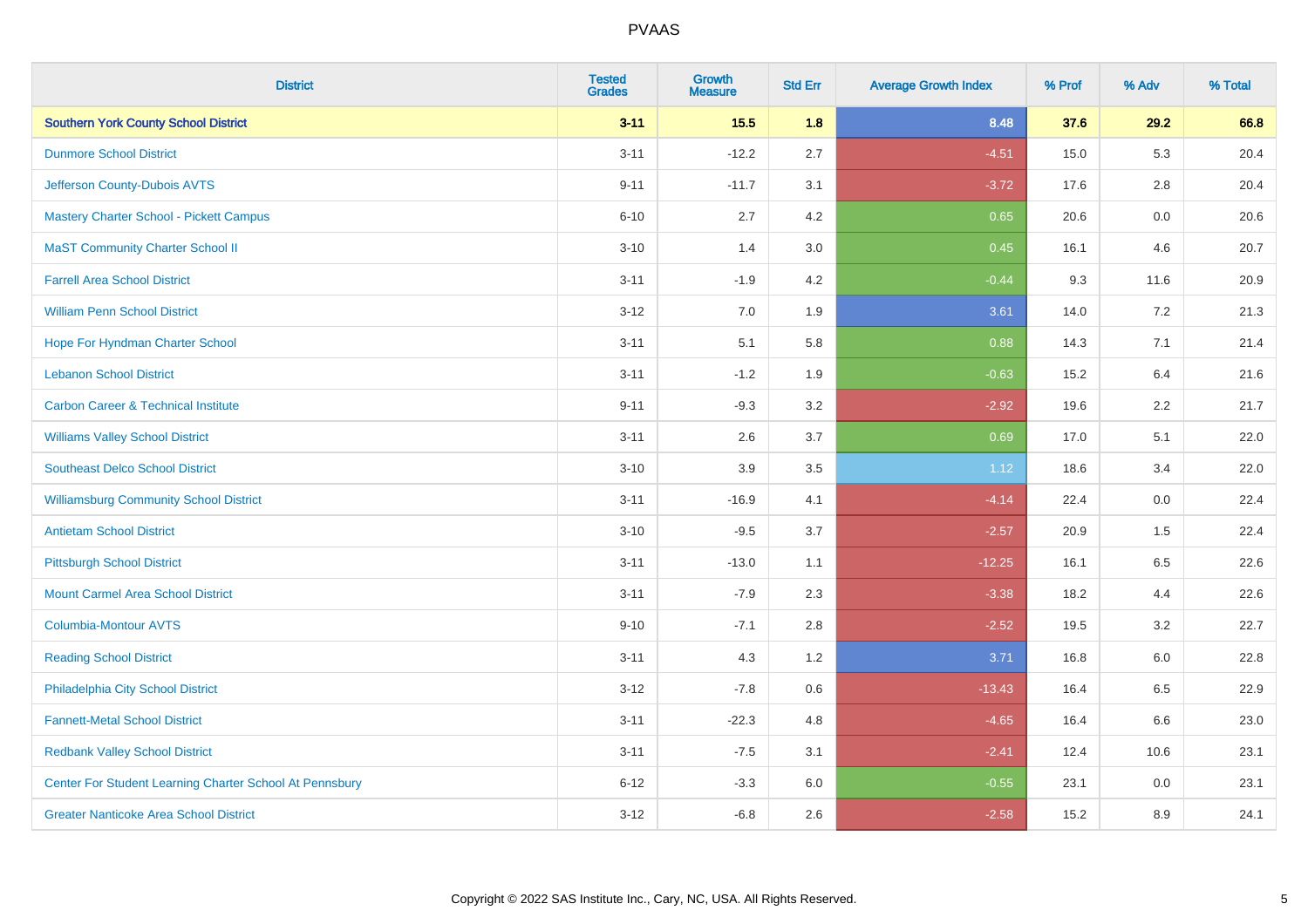| <b>District</b>                                   | <b>Tested</b><br><b>Grades</b> | <b>Growth</b><br><b>Measure</b> | <b>Std Err</b> | <b>Average Growth Index</b> | % Prof | % Adv   | % Total |
|---------------------------------------------------|--------------------------------|---------------------------------|----------------|-----------------------------|--------|---------|---------|
| <b>Southern York County School District</b>       | $3 - 11$                       | $15.5$                          | 1.8            | 8.48                        | 37.6   | 29.2    | 66.8    |
| <b>Tidioute Community Charter School</b>          | $3 - 11$                       | $0.8\,$                         | 4.4            | 0.19                        | 18.1   | 6.9     | 25.0    |
| Maritime Academy Charter School                   | $3 - 10$                       | 13.2                            | 3.1            | 4.29                        | 24.0   | 1.3     | 25.3    |
| <b>Mckeesport Area School District</b>            | $3 - 12$                       | 4.6                             | 2.2            | 2.14                        | 21.1   | 4.4     | 25.5    |
| Philadelphia Academy Charter School               | $3 - 11$                       | $-14.7$                         | 2.7            | $-5.42$                     | 21.6   | 3.9     | 25.5    |
| <b>York Academy Regional Charter School</b>       | $3 - 11$                       | $-2.3$                          | 4.4            | $-0.52$                     | 23.5   | 2.0     | 25.5    |
| Jim Thorpe Area School District                   | $3 - 11$                       | $-10.9$                         | 2.4            | $-4.48$                     | 19.5   | 6.0     | 25.5    |
| Northern Lebanon School District                  | $3 - 11$                       | $-0.7$                          | 2.3            | $-0.29$                     | 18.8   | 6.8     | 25.6    |
| <b>Mount Union Area School District</b>           | $3 - 10$                       | $-2.5$                          | 2.8            | $-0.89$                     | 19.8   | 5.8     | 25.6    |
| Penn Hills School District                        | $3 - 11$                       | 0.0                             | 2.4            | 0.02                        | 18.4   | 7.1     | 25.6    |
| <b>Pottstown School District</b>                  | $3 - 12$                       | 2.0                             | 2.2            | 0.88                        | 19.4   | 6.2     | 25.6    |
| <b>Mastery Charter School - Hardy Williams</b>    | $3 - 11$                       | 6.6                             | 3.0            | 2.21                        | 24.7   | 1.2     | 25.9    |
| Pennsylvania Distance Learning Charter School     | $3 - 12$                       | $6.8\,$                         | 3.4            | 1.99                        | 19.8   | $6.2\,$ | 25.9    |
| Meyersdale Area School District                   | $3 - 11$                       | $-16.1$                         | 3.3            | $-4.94$                     | 20.3   | 5.8     | 26.1    |
| South Allegheny School District                   | $3 - 11$                       | $-0.9$                          | 3.1            | $-0.30$                     | 23.8   | 2.5     | 26.2    |
| <b>Mastery Charter High School-Lenfest Campus</b> | $7 - 11$                       | $-1.8$                          | 5.8            | $-0.30$                     | 26.3   | 0.0     | 26.3    |
| <b>New Foundations Charter School</b>             | $3 - 11$                       | 0.6                             | 2.2            | 0.29                        | 22.4   | 4.0     | 26.4    |
| <b>York Co School Of Technology</b>               | $9 - 12$                       | $-10.9$                         | 1.6            | $-6.79$                     | 22.6   | 4.0     | 26.6    |
| <b>Central Cambria School District</b>            | $3 - 11$                       | $-12.7$                         | 2.3            | $-5.61$                     | 19.4   | 7.4     | 26.9    |
| <b>Roberto Clemente Charter School</b>            | $3 - 12$                       | $-3.3$                          | 4.1            | $-0.79$                     | 22.7   | 4.6     | 27.3    |
| <b>Carmichaels Area School District</b>           | $3 - 10$                       | $-7.0$                          | 3.1            | $-2.30$                     | 17.8   | 9.6     | 27.4    |
| <b>Moniteau School District</b>                   | $3 - 11$                       | $-11.8$                         | 2.9            | $-4.07$                     | 22.6   | 5.0     | 27.6    |
| <b>Scranton School District</b>                   | $3 - 12$                       | $-10.1$                         | 2.5            | $-4.04$                     | 20.0   | 7.7     | 27.7    |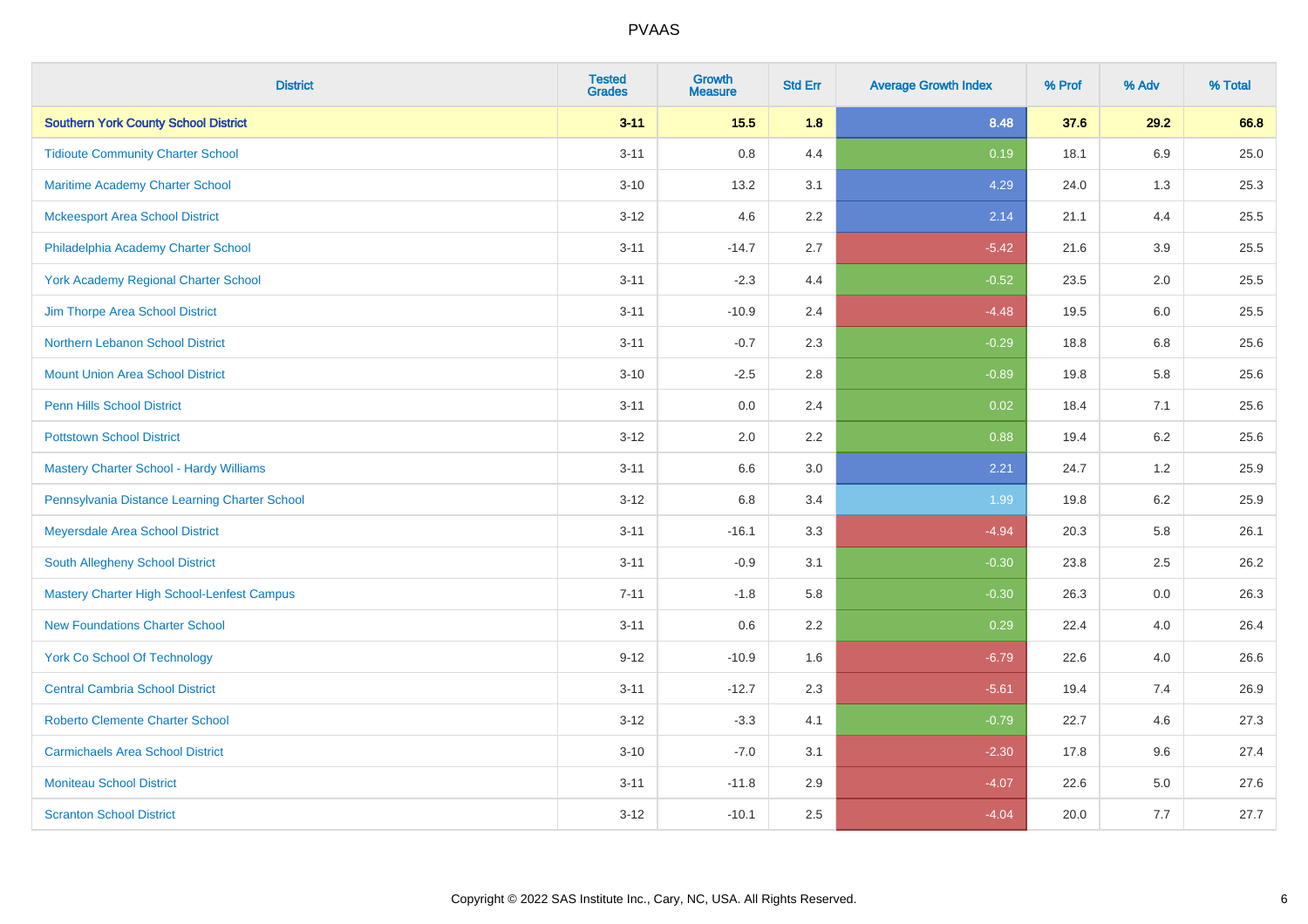| <b>District</b>                                   | <b>Tested</b><br><b>Grades</b> | <b>Growth</b><br><b>Measure</b> | <b>Std Err</b> | <b>Average Growth Index</b> | % Prof | % Adv   | % Total |
|---------------------------------------------------|--------------------------------|---------------------------------|----------------|-----------------------------|--------|---------|---------|
| <b>Southern York County School District</b>       | $3 - 11$                       | $15.5$                          | 1.8            | 8.48                        | 37.6   | 29.2    | 66.8    |
| Lehigh Valley Academy Regional Charter School     | $3 - 11$                       | $-5.9$                          | 3.0            | $-1.98$                     | 20.0   | 7.7     | 27.7    |
| <b>Northern Cambria School District</b>           | $3 - 11$                       | $-0.3$                          | 3.4            | $-0.09$                     | 26.5   | 1.2     | 27.7    |
| <b>Central Fulton School District</b>             | $3 - 11$                       | $-13.3$                         | 3.2            | $-4.20$                     | 18.1   | 9.7     | 27.8    |
| <b>Penns Manor Area School District</b>           | $3 - 12$                       | $-1.9$                          | 3.5            | $-0.55$                     | 24.2   | 3.8     | 28.0    |
| <b>Blairsville-Saltsburg School District</b>      | $3 - 11$                       | $-7.5$                          | 2.8            | $-2.67$                     | 20.1   | 8.2     | 28.3    |
| <b>Union School District</b>                      | $3 - 12$                       | 2.5                             | 3.7            | 0.69                        | 17.9   | 10.4    | 28.4    |
| <b>East Allegheny School District</b>             | $3 - 11$                       | $-6.4$                          | 3.0            | $-2.11$                     | 21.0   | 7.4     | 28.4    |
| <b>Susq-Cyber Charter School</b>                  | $9 - 11$                       | $-3.2$                          | 5.8            | $-0.54$                     | 23.8   | 4.8     | 28.6    |
| <b>Williamsport Area School District</b>          | $3 - 11$                       | $-11.7$                         | 1.4            | $-8.29$                     | 18.2   | 10.5    | 28.7    |
| <b>Conemaugh Valley School District</b>           | $3 - 12$                       | $-6.3$                          | 4.1            | $-1.54$                     | 23.7   | 5.1     | 28.8    |
| Ambridge Area School District                     | $3 - 12$                       | $-19.4$                         | 2.5            | $-7.64$                     | 23.2   | 5.6     | 28.9    |
| <b>Hanover Public School District</b>             | $3 - 11$                       | $-12.4$                         | 2.7            | $-4.50$                     | 22.7   | $6.2\,$ | 28.9    |
| Pennsylvania Cyber Charter School                 | $3 - 11$                       | 0.6                             | 1.5            | 0.37                        | 20.8   | 8.1     | 28.9    |
| <b>Ferndale Area School District</b>              | $3 - 10$                       | $-1.1$                          | 4.1            | $-0.27$                     | 21.0   | 7.9     | 29.0    |
| <b>Westinghouse Arts Academy Charter School</b>   | $9 - 10$                       | $-6.0$                          | 3.3            | $-1.81$                     | 20.2   | 8.9     | 29.1    |
| <b>Connellsville Area School District</b>         | $3 - 11$                       | $-5.3$                          | 2.0            | $-2.67$                     | 24.2   | 5.0     | 29.1    |
| <b>Environmental Charter School At Frick Park</b> | $3-9$                          | $-6.2$                          | 3.7            | $-1.67$                     | 25.9   | 3.4     | 29.3    |
| <b>Shamokin Area School District</b>              | $3 - 11$                       | $-2.6$                          | 2.5            | $-1.06$                     | 19.6   | 9.8     | 29.3    |
| <b>Dauphin County Technical School</b>            | $9 - 11$                       | $-3.9$                          | 2.3            | $-1.67$                     | 18.3   | 11.1    | 29.3    |
| <b>Hazleton Area School District</b>              | $3 - 11$                       | 6.0                             | 1.6            | 3.85                        | 20.5   | 9.0     | 29.5    |
| <b>Pottsville Area School District</b>            | $3 - 12$                       | $-4.9$                          | 2.1            | $-2.36$                     | 21.8   | 7.9     | 29.6    |
| <b>Mahanoy Area School District</b>               | $3 - 10$                       | $-3.4$                          | 3.1            | $-1.07$                     | 21.4   | 8.6     | 30.0    |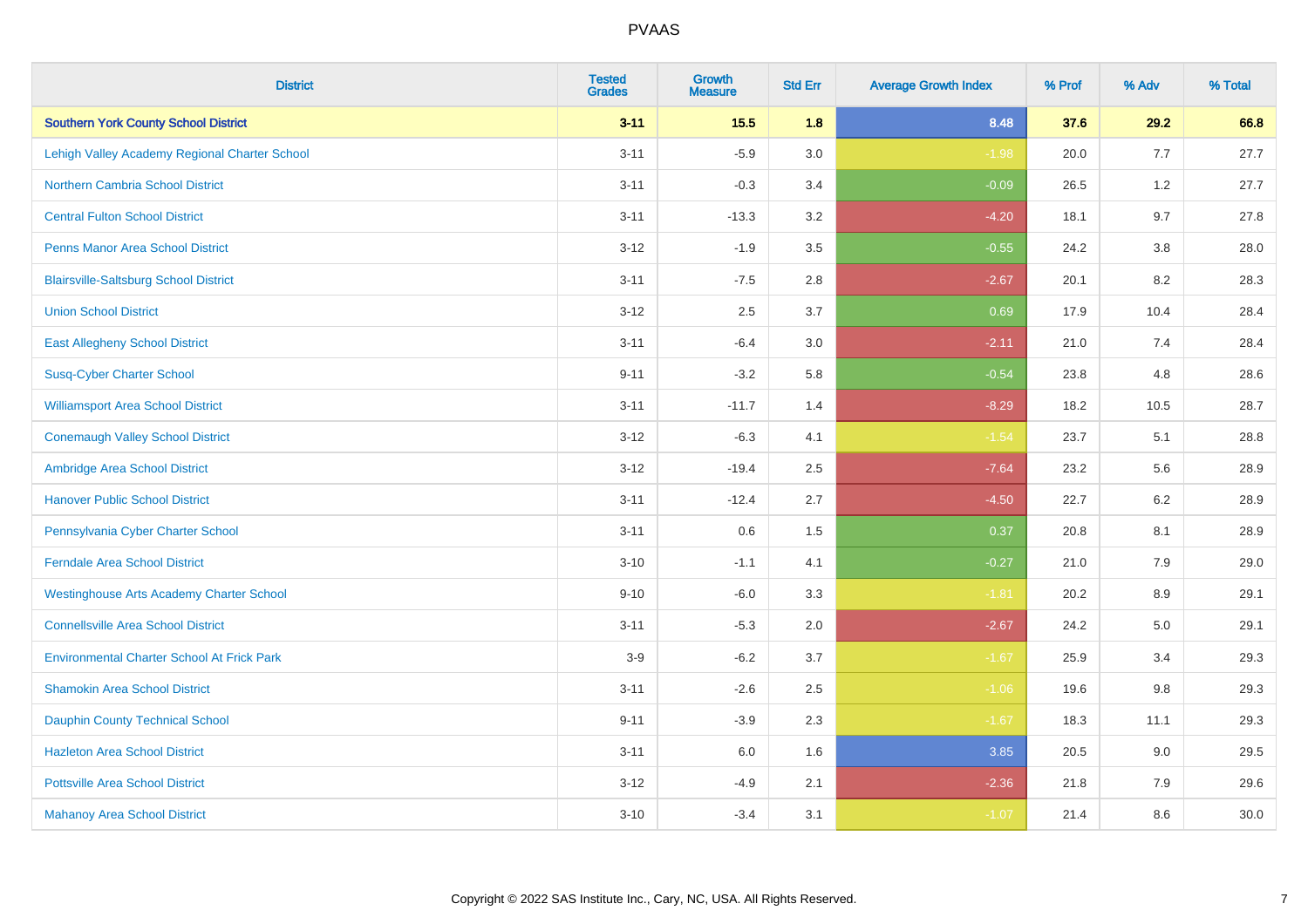| <b>District</b>                             | <b>Tested</b><br><b>Grades</b> | <b>Growth</b><br><b>Measure</b> | <b>Std Err</b> | <b>Average Growth Index</b> | % Prof | % Adv | % Total |
|---------------------------------------------|--------------------------------|---------------------------------|----------------|-----------------------------|--------|-------|---------|
| <b>Southern York County School District</b> | $3 - 11$                       | 15.5                            | 1.8            | 8.48                        | 37.6   | 29.2  | 66.8    |
| Insight PA Cyber Charter School             | $3 - 11$                       | $-9.4$                          | 5.8            | $-1.62$                     | 25.6   | 4.6   | 30.2    |
| <b>Carbondale Area School District</b>      | $3 - 10$                       | $-2.8$                          | 3.2            | $-0.87$                     | 27.5   | 2.9   | 30.4    |
| <b>Brownsville Area School District</b>     | $3 - 12$                       | 3.9                             | 3.8            | 1.04                        | 22.0   | 8.5   | 30.5    |
| <b>Trinity Area School District</b>         | $3 - 11$                       | $-8.7$                          | 1.8            | $-4.87$                     | 20.9   | 9.8   | 30.8    |
| <b>East Lycoming School District</b>        | $3 - 11$                       | $-10.9$                         | 2.1            | $-5.08$                     | 22.5   | 8.2   | 30.8    |
| Jeannette City School District              | $3 - 11$                       | $-0.7$                          | 3.4            | $-0.20$                     | 26.8   | 4.1   | 30.9    |
| <b>Bristol Borough School District</b>      | $3 - 12$                       | $-5.9$                          | 2.9            | $-2.00$                     | 27.8   | 3.3   | 31.1    |
| Lackawanna Trail School District            | $3 - 10$                       | $-11.0$                         | 3.3            | $-3.35$                     | 13.1   | 18.0  | 31.2    |
| <b>Freedom Area School District</b>         | $3 - 11$                       | $-6.3$                          | 3.1            | $-2.04$                     | 22.9   | 8.4   | 31.3    |
| <b>Wyoming Valley West School District</b>  | $3 - 11$                       | $-5.5$                          | 2.3            | $-2.38$                     | 22.2   | 9.2   | 31.4    |
| <b>Monessen City School District</b>        | $3 - 10$                       | $-3.9$                          | 5.6            | $-0.69$                     | 21.0   | 10.5  | 31.6    |
| <b>Bethlehem Area School District</b>       | $3 - 11$                       | $-4.5$                          | 1.1            | $-3.91$                     | 20.4   | 11.3  | 31.7    |
| North Schuylkill School District            | $3 - 11$                       | $-4.7$                          | 2.2            | $-2.16$                     | 20.2   | 11.7  | 31.9    |
| Susquehanna Township School District        | $3 - 12$                       | 3.9                             | 2.7            | 1.45                        | 19.0   | 13.1  | 32.0    |
| <b>Juniata Valley School District</b>       | $3 - 11$                       | 1.6                             | 3.2            | 0.51                        | 23.1   | 9.4   | 32.5    |
| <b>Cheltenham School District</b>           | $3 - 11$                       | $-17.6$                         | 2.0            | $-8.74$                     | 24.4   | 8.3   | 32.6    |
| <b>Wattsburg Area School District</b>       | $3 - 11$                       | 1.0                             | 2.7            | 0.36                        | 20.4   | 12.4  | 32.7    |
| <b>West York Area School District</b>       | $3 - 12$                       | $-9.8$                          | 2.7            | $-3.57$                     | 21.9   | 10.9  | 32.8    |
| <b>Corry Area School District</b>           | $3 - 11$                       | $-6.8$                          | 2.3            | $-3.01$                     | 24.0   | 8.8   | 32.8    |
| <b>Chartiers-Houston School District</b>    | $3 - 10$                       | $-16.5$                         | 3.5            | $-4.79$                     | 26.3   | 6.6   | 32.9    |
| <b>Carlynton School District</b>            | $3 - 11$                       | $-2.0$                          | 3.2            | $-0.62$                     | 27.9   | 5.2   | 33.1    |
| <b>Forbes Road School District</b>          | $3 - 11$                       | $-11.5$                         | 4.7            | $-2.43$                     | 23.1   | 10.3  | 33.3    |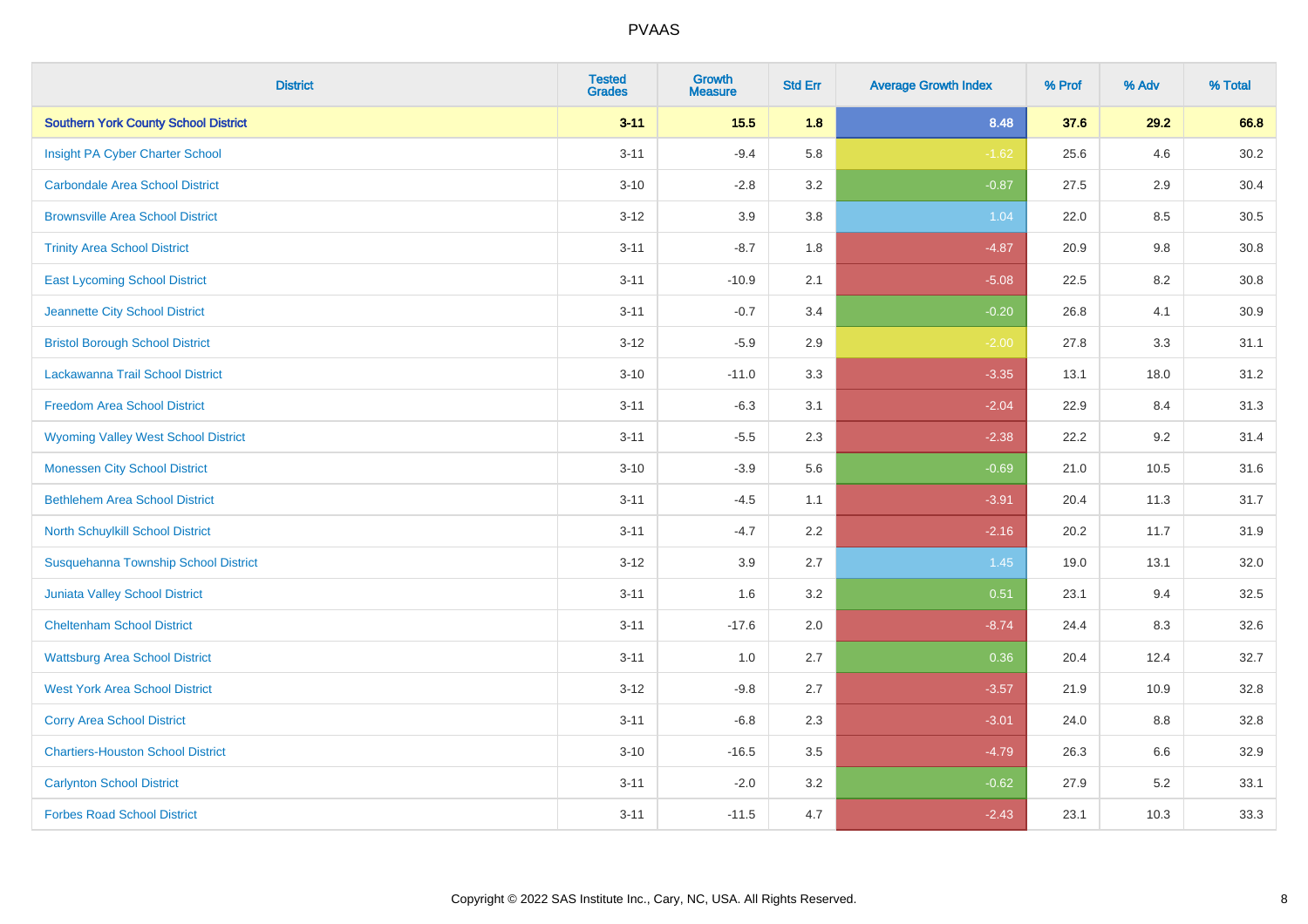| <b>District</b>                                | <b>Tested</b><br><b>Grades</b> | <b>Growth</b><br><b>Measure</b> | <b>Std Err</b> | <b>Average Growth Index</b> | % Prof | % Adv   | % Total |
|------------------------------------------------|--------------------------------|---------------------------------|----------------|-----------------------------|--------|---------|---------|
| <b>Southern York County School District</b>    | $3 - 11$                       | 15.5                            | 1.8            | 8.48                        | 37.6   | 29.2    | 66.8    |
| <b>Titusville Area School District</b>         | $3 - 11$                       | $-5.0$                          | 2.5            | $-1.98$                     | 26.5   | 6.8     | 33.3    |
| <b>Harmony Area School District</b>            | $3 - 10$                       | $-5.7$                          | 5.0            | $-1.13$                     | 33.3   | 0.0     | 33.3    |
| <b>Berwick Area School District</b>            | $3 - 11$                       | $-6.9$                          | 2.4            | $-2.84$                     | 22.3   | 11.5    | 33.8    |
| <b>Schuylkill Haven Area School District</b>   | $3 - 11$                       | $-5.3$                          | 2.7            | $-1.96$                     | 22.2   | 11.6    | 33.8    |
| <b>Forest Area School District</b>             | $3 - 11$                       | $-1.8$                          | 4.7            | $-0.37$                     | 18.9   | 15.1    | 34.0    |
| <b>Interboro School District</b>               | $3 - 12$                       | $-8.4$                          | 2.0            | $-4.27$                     | 27.6   | 6.4     | 34.1    |
| <b>Milton Area School District</b>             | $3 - 11$                       | $-10.1$                         | 2.5            | $-4.04$                     | 23.0   | 11.3    | 34.2    |
| <b>Marion Center Area School District</b>      | $3 - 10$                       | 0.8                             | 2.9            | 0.27                        | 23.3   | 11.1    | 34.4    |
| Millersburg Area School District               | $3 - 11$                       | $-6.6$                          | 3.4            | $-1.92$                     | 24.1   | 10.3    | 34.5    |
| Lehigh Valley Charter High School For The Arts | $9 - 10$                       | $-11.8$                         | 2.5            | $-4.76$                     | 28.9   | 5.7     | 34.6    |
| <b>Tulpehocken Area School District</b>        | $3 - 12$                       | 1.0                             | 4.9            | 0.20                        | 11.5   | 23.1    | 34.6    |
| Jefferson-Morgan School District               | $3 - 10$                       | $-12.0$                         | 3.9            | $-3.09$                     | 28.6   | 6.1     | 34.7    |
| <b>Forest City Regional School District</b>    | $3 - 12$                       | $-1.2$                          | 3.6            | $-0.33$                     | 26.5   | 8.2     | 34.7    |
| <b>Towanda Area School District</b>            | $3 - 11$                       | $-4.0$                          | 2.6            | $-1.52$                     | 24.8   | $9.9\,$ | 34.8    |
| Southern Fulton School District                | $3 - 11$                       | $-5.1$                          | 4.0            | $-1.29$                     | 21.7   | 13.0    | 34.8    |
| <b>Bensalem Township School District</b>       | $3 - 11$                       | 1.0                             | 1.6            | 0.63                        | 24.3   | 10.7    | 34.9    |
| <b>Eastern Lebanon County School District</b>  | $3 - 11$                       | 4.0                             | 2.1            | 1.89                        | 23.5   | 11.5    | 35.0    |
| East Stroudsburg Area School District          | $3 - 11$                       | $-4.9$                          | 1.4            | $-3.38$                     | 22.7   | 12.5    | 35.2    |
| <b>Cranberry Area School District</b>          | $3 - 12$                       | $-0.9$                          | 3.1            | $-0.29$                     | 25.5   | 9.7     | 35.2    |
| <b>Commodore Perry School District</b>         | $3 - 11$                       | $-10.4$                         | 4.5            | $-2.30$                     | 29.4   | 5.9     | 35.3    |
| <b>Ellwood City Area School District</b>       | $3 - 11$                       | $-12.5$                         | 3.1            | $-4.00$                     | 26.7   | 8.7     | 35.4    |
| <b>Laurel Highlands School District</b>        | $3 - 11$                       | $-3.8$                          | 2.3            | $-1.63$                     | 20.9   | 14.6    | 35.4    |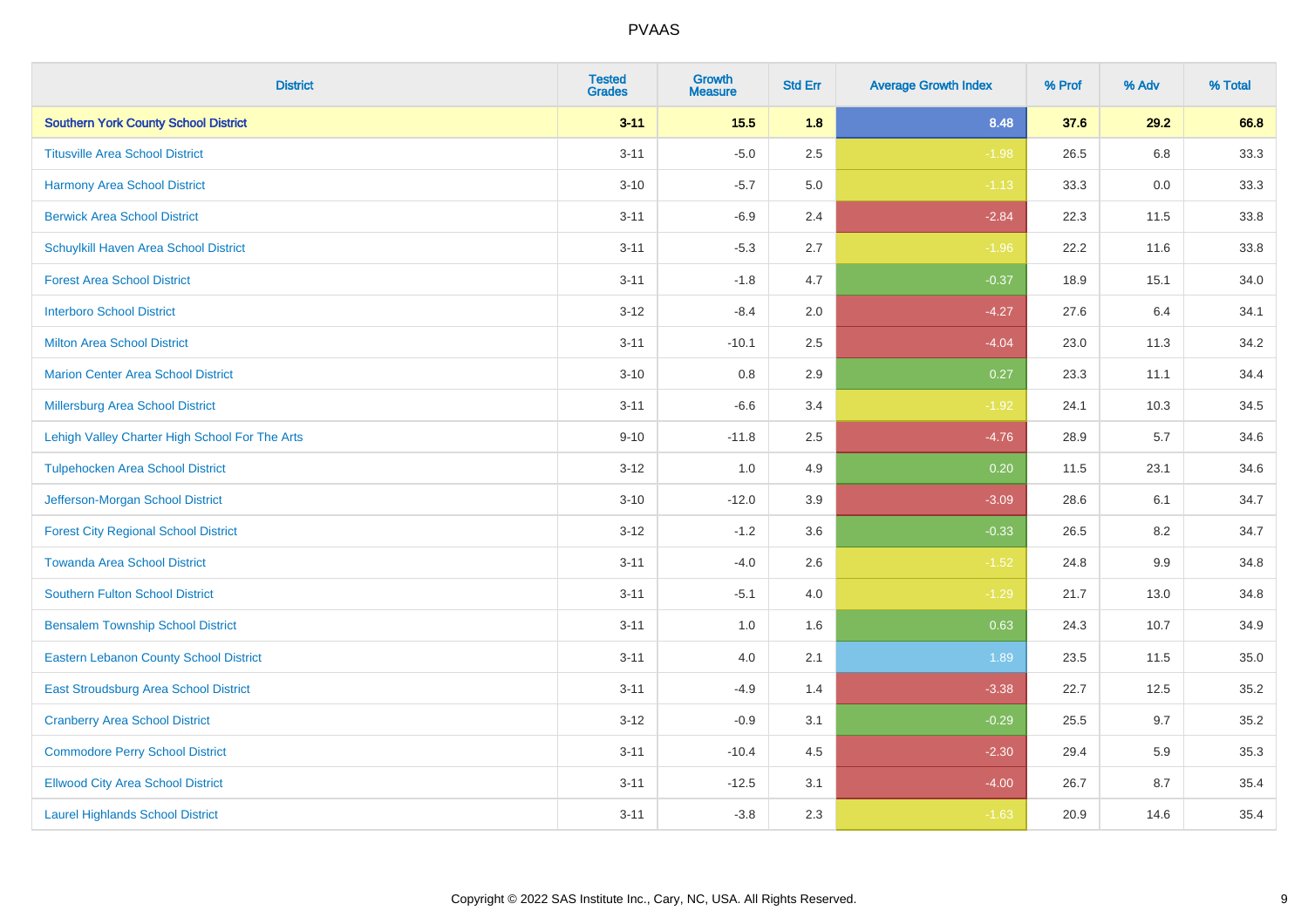| <b>District</b>                             | <b>Tested</b><br><b>Grades</b> | <b>Growth</b><br><b>Measure</b> | <b>Std Err</b> | <b>Average Growth Index</b> | % Prof | % Adv | % Total |
|---------------------------------------------|--------------------------------|---------------------------------|----------------|-----------------------------|--------|-------|---------|
| <b>Southern York County School District</b> | $3 - 11$                       | 15.5                            | 1.8            | 8.48                        | 37.6   | 29.2  | 66.8    |
| <b>Northeast Bradford School District</b>   | $3 - 10$                       | $-5.0$                          | 3.7            | $-1.35$                     | 30.6   | 4.8   | 35.5    |
| <b>Somerset Area School District</b>        | $3 - 11$                       | $-7.6$                          | 2.4            | $-3.17$                     | 21.0   | 14.5  | 35.5    |
| <b>Upper Darby School District</b>          | $3 - 12$                       | 11.2                            | 1.4            | 8.28                        | 23.8   | 11.8  | 35.6    |
| <b>Panther Valley School District</b>       | $3-12$                         | $-13.3$                         | 3.2            | $-4.10$                     | 31.5   | 4.1   | 35.6    |
| <b>Centennial School District</b>           | $3 - 10$                       | 1.5                             | 1.5            | 0.98                        | 23.6   | 12.4  | 36.0    |
| <b>Brentwood Borough School District</b>    | $3 - 11$                       | 1.3                             | 3.0            | 0.44                        | 20.2   | 16.0  | 36.2    |
| <b>Mercer Area School District</b>          | $3 - 11$                       | 2.2                             | 3.1            | 0.70                        | 24.4   | 11.8  | 36.2    |
| <b>Mid Valley School District</b>           | $3 - 10$                       | $-11.1$                         | 2.7            | $-4.07$                     | 28.3   | 8.1   | 36.4    |
| <b>Reynolds School District</b>             | $3 - 10$                       | $-3.0$                          | 3.5            | $-0.87$                     | 27.3   | 9.1   | 36.4    |
| <b>Warren County School District</b>        | $3 - 11$                       | $-0.1$                          | 1.6            | $-0.06$                     | 26.7   | 9.7   | 36.4    |
| <b>Franklin Area School District</b>        | $3 - 11$                       | $-3.7$                          | 2.6            | $-1.43$                     | 30.5   | 5.9   | 36.4    |
| <b>Big Spring School District</b>           | $3 - 11$                       | $-9.8$                          | 2.3            | $-4.32$                     | 23.6   | 12.9  | 36.5    |
| <b>Montgomery Area School District</b>      | $3 - 11$                       | $-5.8$                          | 3.2            | $-1.83$                     | 25.0   | 11.5  | 36.5    |
| Southern Tioga School District              | $3 - 11$                       | $-0.1$                          | 2.8            | $-0.03$                     | 26.3   | 10.3  | 36.6    |
| <b>Greenville Area School District</b>      | $3 - 11$                       | $-13.2$                         | 3.0            | $-4.45$                     | 32.1   | 4.6   | 36.7    |
| <b>Canton Area School District</b>          | $3 - 11$                       | 8.4                             | 2.9            | 2.92                        | 13.8   | 23.0  | 36.8    |
| <b>Bethlehem-Center School District</b>     | $3 - 10$                       | 2.1                             | 3.5            | 0.59                        | 32.3   | 4.6   | 36.9    |
| <b>Salisbury Township School District</b>   | $3 - 11$                       | 5.8                             | 3.6            | 1.62                        | 24.4   | 12.6  | 37.0    |
| <b>Ringgold School District</b>             | $3 - 11$                       | 2.9                             | 2.2            | 1.32                        | 23.8   | 13.3  | 37.1    |
| <b>Minersville Area School District</b>     | $3 - 11$                       | $-2.9$                          | 3.4            | $-0.86$                     | 27.4   | 9.7   | 37.1    |
| <b>Conneaut School District</b>             | $3-12$                         | $-2.3$                          | 2.6            | $-0.91$                     | 27.4   | 9.7   | 37.1    |
| <b>Easton Area School District</b>          | $3 - 12$                       | 6.3                             | 1.3            | 4.91                        | 24.1   | 13.0  | 37.1    |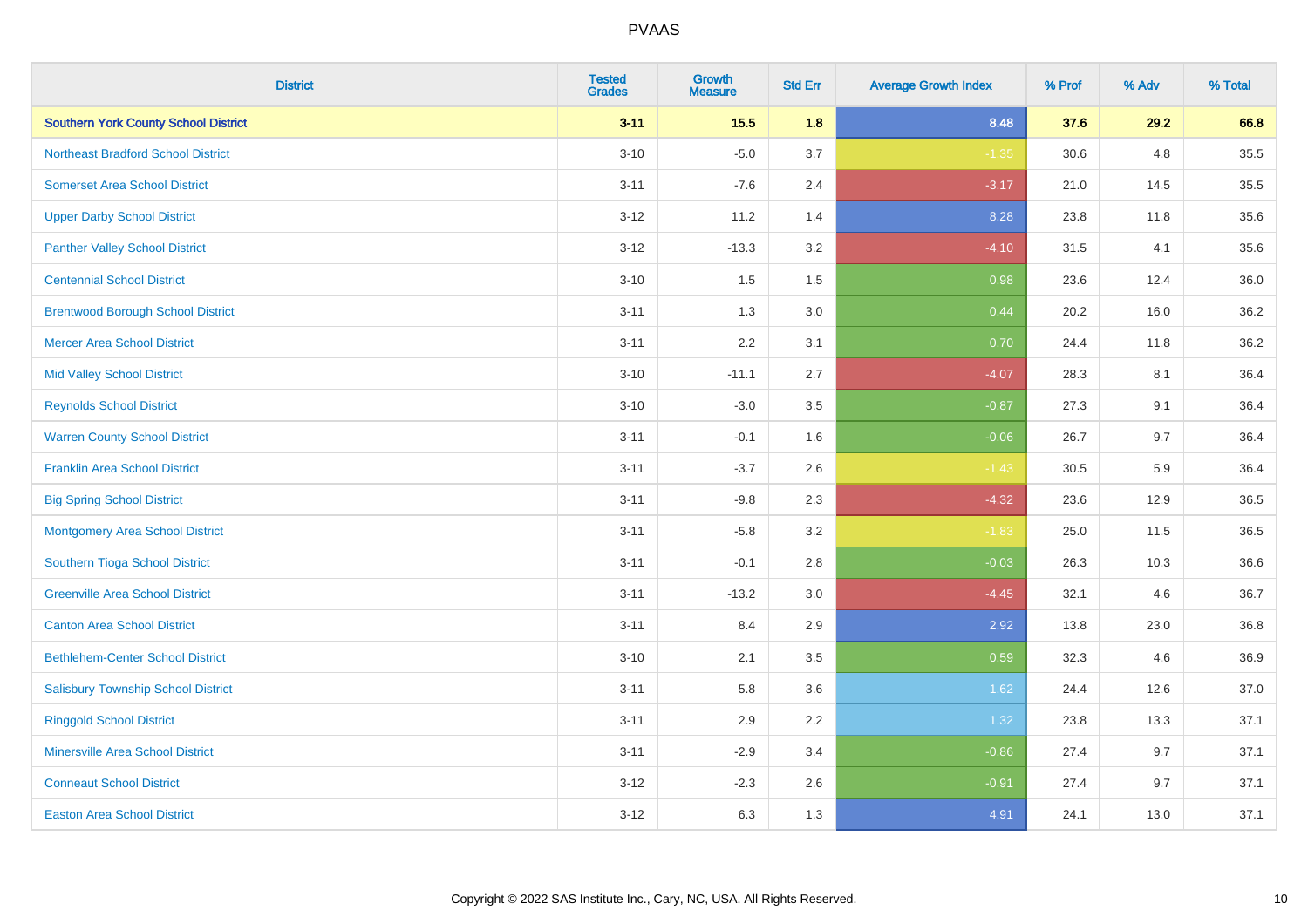| <b>District</b>                             | <b>Tested</b><br><b>Grades</b> | <b>Growth</b><br><b>Measure</b> | <b>Std Err</b> | <b>Average Growth Index</b> | % Prof | % Adv   | % Total |
|---------------------------------------------|--------------------------------|---------------------------------|----------------|-----------------------------|--------|---------|---------|
| <b>Southern York County School District</b> | $3 - 11$                       | $15.5$                          | 1.8            | 8.48                        | 37.6   | 29.2    | 66.8    |
| <b>Butler Area School District</b>          | $3 - 11$                       | $-14.1$                         | $1.5$          | $-9.60$                     | 26.4   | 11.1    | 37.5    |
| <b>Moshannon Valley School District</b>     | $3 - 10$                       | $-5.1$                          | 4.6            | $-1.12$                     | 25.0   | 12.5    | 37.5    |
| <b>Deer Lakes School District</b>           | $3 - 11$                       | $-10.0$                         | 2.5            | $-4.02$                     | 27.7   | $9.9\,$ | 37.6    |
| Southern Huntingdon County School District  | $3 - 11$                       | $-5.9$                          | 3.4            | $-1.76$                     | 32.8   | 4.9     | 37.7    |
| <b>Riverside School District</b>            | $3 - 11$                       | $-6.2$                          | 2.7            | $-2.33$                     | 20.8   | 17.0    | 37.7    |
| <b>Yough School District</b>                | $3 - 10$                       | $-6.2$                          | 2.7            | $-2.27$                     | 28.9   | 8.8     | 37.7    |
| <b>Port Allegany School District</b>        | $3 - 11$                       | 6.5                             | 3.7            | 1.74                        | 26.4   | 11.3    | 37.7    |
| <b>Wellsboro Area School District</b>       | $3 - 11$                       | $-6.3$                          | 3.0            | $-2.08$                     | 24.4   | 13.4    | 37.8    |
| <b>Elk Lake School District</b>             | $3 - 11$                       | $-6.1$                          | 2.9            | $-2.12$                     | 26.3   | 11.6    | 37.9    |
| <b>Governor Mifflin School District</b>     | $3 - 11$                       | $-4.4$                          | 1.6            | $-2.69$                     | 30.3   | 7.7     | 38.0    |
| <b>Cambria Heights School District</b>      | $3 - 10$                       | $-6.2$                          | 2.9            | $-2.11$                     | 25.0   | 13.0    | 38.0    |
| <b>Chartiers Valley School District</b>     | $3 - 11$                       | $-9.1$                          | 2.1            | $-4.23$                     | 20.7   | 17.4    | 38.0    |
| <b>Central Dauphin School District</b>      | $3 - 11$                       | $-5.2$                          | 1.2            | $-4.24$                     | 29.3   | 8.7     | 38.0    |
| <b>Charleroi School District</b>            | $3 - 11$                       | $-4.3$                          | 2.7            | $-1.55$                     | 22.2   | 15.9    | 38.1    |
| <b>Bucks County Technical High School</b>   | $9 - 10$                       | $-2.9$                          | 2.2            | $-1.29$                     | 27.7   | 10.4    | 38.2    |
| Catasauqua Area School District             | $3 - 12$                       | $-7.3$                          | 2.8            | $-2.58$                     | 27.1   | 11.2    | 38.3    |
| <b>Bangor Area School District</b>          | $3 - 12$                       | $-1.2$                          | 2.0            | $-0.60$                     | 25.8   | 12.7    | 38.5    |
| <b>Southeastern Greene School District</b>  | $3 - 10$                       | $-2.3$                          | 4.4            | $-0.53$                     | 29.0   | 9.7     | 38.7    |
| Philipsburg-Osceola Area School District    | $3 - 11$                       | 4.1                             | 3.0            | 1.37                        | 22.5   | 16.2    | 38.8    |
| <b>Pottsgrove School District</b>           | $3 - 11$                       | $-5.5$                          | 2.0            | $-2.78$                     | 28.6   | 10.3    | 38.8    |
| Salisbury-Elk Lick School District          | $3 - 11$                       | $-8.4$                          | 5.8            | $-1.45$                     | 33.3   | 5.6     | 38.9    |
| <b>Blue Ridge School District</b>           | $3 - 11$                       | 8.3                             | 3.7            | 2.24                        | 29.6   | 9.3     | 38.9    |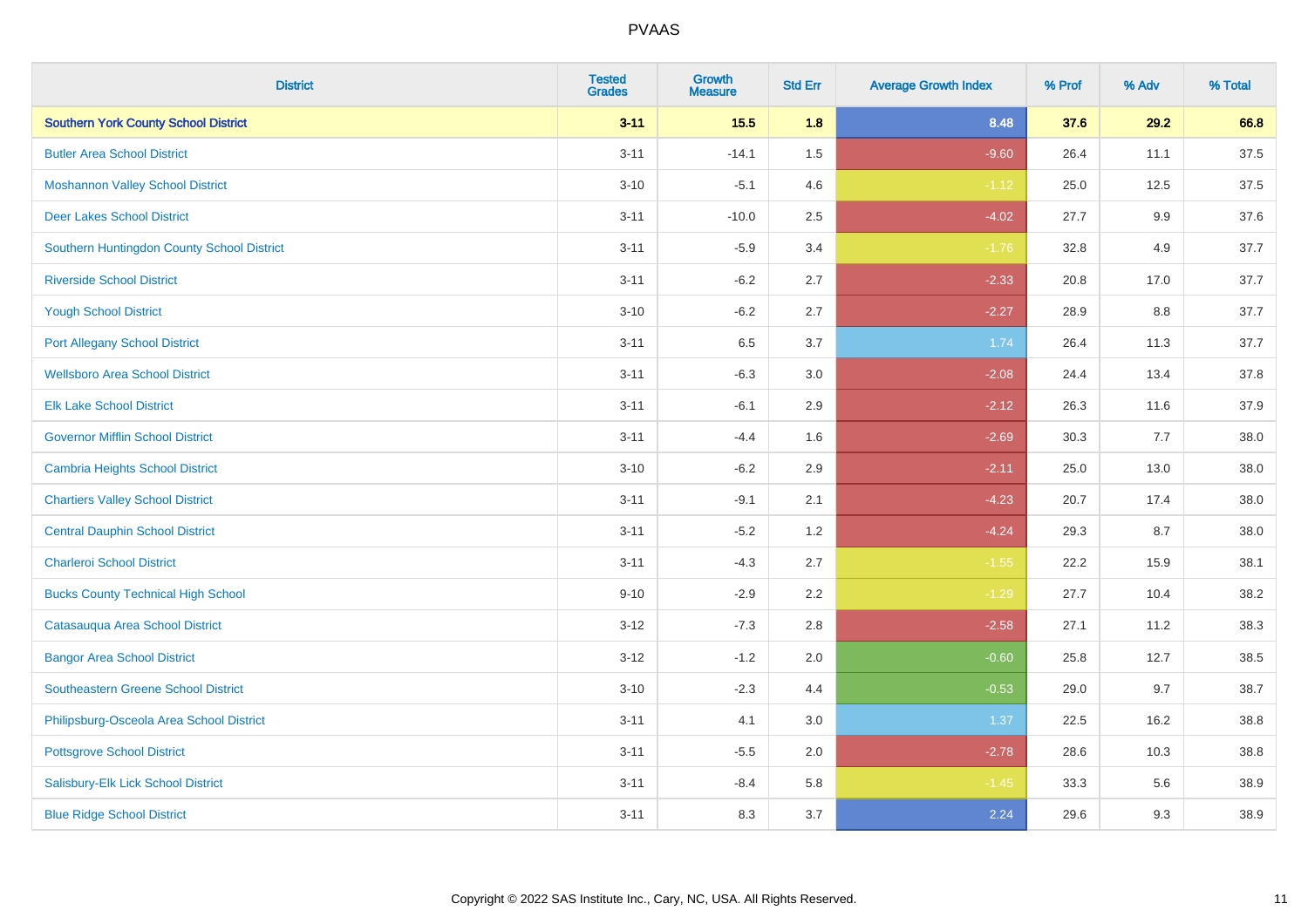| <b>District</b>                               | <b>Tested</b><br><b>Grades</b> | <b>Growth</b><br><b>Measure</b> | <b>Std Err</b> | <b>Average Growth Index</b> | % Prof | % Adv | % Total |
|-----------------------------------------------|--------------------------------|---------------------------------|----------------|-----------------------------|--------|-------|---------|
| <b>Southern York County School District</b>   | $3 - 11$                       | 15.5                            | 1.8            | 8.48                        | 37.6   | 29.2  | 66.8    |
| <b>Pleasant Valley School District</b>        | $3 - 11$                       | $-3.3$                          | 1.8            | $-1.80$                     | 28.5   | 10.4  | 39.0    |
| <b>Uniontown Area School District</b>         | $3 - 11$                       | $-2.8$                          | 3.1            | $-0.91$                     | 31.7   | 7.3   | 39.0    |
| <b>Forest Hills School District</b>           | $3 - 11$                       | 1.8                             | 2.5            | 0.71                        | 28.8   | 10.3  | 39.1    |
| <b>Penn-Delco School District</b>             | $3 - 11$                       | 1.3                             | 1.8            | 0.75                        | 26.5   | 12.6  | 39.1    |
| <b>Shikellamy School District</b>             | $3 - 10$                       | $-8.3$                          | 2.4            | $-3.42$                     | 20.8   | 18.5  | 39.2    |
| Selinsgrove Area School District              | $3 - 12$                       | $-5.7$                          | 2.1            | $-2.74$                     | 25.4   | 13.9  | 39.2    |
| <b>Troy Area School District</b>              | $3 - 10$                       | $-4.7$                          | 3.2            | $-1.46$                     | 22.8   | 16.5  | 39.2    |
| Northern Lehigh School District               | $3 - 12$                       | 6.1                             | 2.5            | 2.42                        | 21.4   | 18.0  | 39.3    |
| <b>Chambersburg Area School District</b>      | $3 - 11$                       | $-5.6$                          | 1.3            | $-4.42$                     | 24.2   | 15.2  | 39.4    |
| <b>Cameron County School District</b>         | $3-12$                         | $-5.0$                          | 4.4            | $-1.12$                     | 34.9   | 4.8   | 39.7    |
| <b>Ligonier Valley School District</b>        | $3 - 11$                       | $-10.8$                         | 3.1            | $-3.43$                     | 34.1   | 5.8   | 39.9    |
| <b>Tri-Valley School District</b>             | $3 - 10$                       | $-2.7$                          | 3.9            | $-0.69$                     | 31.0   | 9.5   | 40.5    |
| <b>Union City Area School District</b>        | $3-12$                         | $-8.7$                          | 3.3            | $-2.59$                     | 29.7   | 10.9  | 40.6    |
| <b>Susquehanna Community School District</b>  | $3 - 11$                       | $-4.5$                          | 3.8            | $-1.19$                     | 31.9   | 8.8   | 40.7    |
| <b>Derry Area School District</b>             | $3 - 11$                       | $-11.8$                         | 2.6            | $-4.53$                     | 34.8   | 6.1   | 40.9    |
| Lehigh Career & Technical Institute           | $10 - 12$                      | $-0.7$                          | 6.3            | $-0.11$                     | 36.4   | 4.6   | 40.9    |
| <b>Keystone Oaks School District</b>          | $3 - 11$                       | $-7.2$                          | 2.3            | $-3.14$                     | 30.0   | 11.1  | 41.0    |
| <b>Weatherly Area School District</b>         | $3 - 11$                       | $-5.8$                          | 4.0            | $-1.44$                     | 32.1   | 8.9   | 41.1    |
| <b>Shanksville-Stonycreek School District</b> | $3 - 10$                       | $-8.6$                          | 5.5            | $-1.55$                     | 17.6   | 23.5  | 41.2    |
| <b>Kiski Area School District</b>             | $3 - 11$                       | $-4.0$                          | 2.0            | $-1.99$                     | 23.1   | 18.2  | 41.3    |
| <b>Purchase Line School District</b>          | $3 - 12$                       | 4.3                             | 3.3            | 1.30                        | 32.3   | 9.0   | 41.4    |
| <b>Pittston Area School District</b>          | $3 - 11$                       | $-8.2$                          | 2.2            | $-3.75$                     | 26.7   | 14.8  | 41.5    |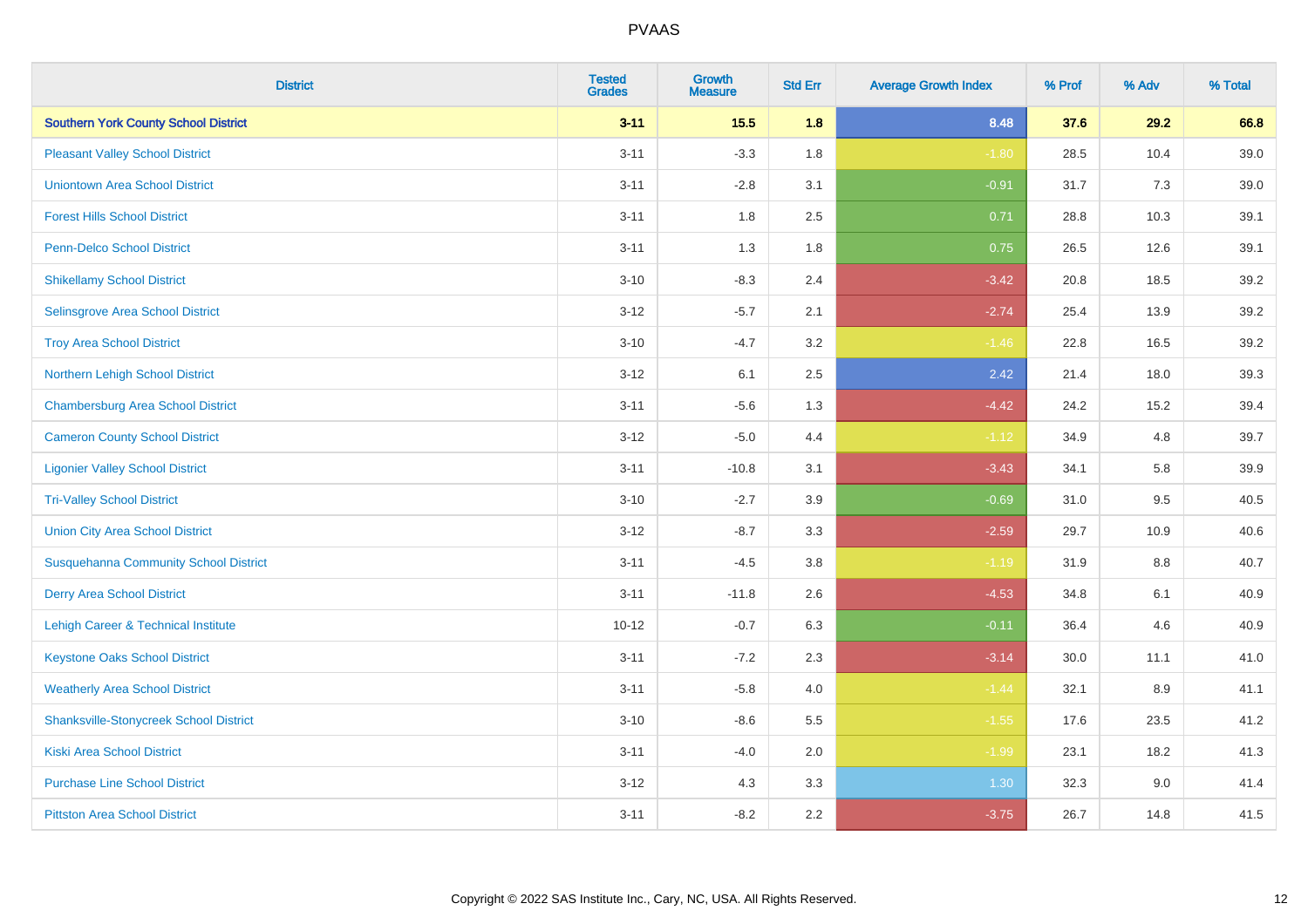| <b>District</b>                                    | <b>Tested</b><br><b>Grades</b> | <b>Growth</b><br><b>Measure</b> | <b>Std Err</b> | <b>Average Growth Index</b> | % Prof | % Adv | % Total |
|----------------------------------------------------|--------------------------------|---------------------------------|----------------|-----------------------------|--------|-------|---------|
| <b>Southern York County School District</b>        | $3 - 11$                       | 15.5                            | 1.8            | 8.48                        | 37.6   | 29.2  | 66.8    |
| <b>Wyoming Area School District</b>                | $3 - 10$                       | $-5.5$                          | 2.5            | $-2.21$                     | 32.0   | 9.6   | 41.6    |
| <b>West Middlesex Area School District</b>         | $3 - 10$                       | $-7.4$                          | 3.5            | $-2.11$                     | 32.0   | 9.6   | 41.6    |
| <b>Northern Potter School District</b>             | $3-12$                         | 6.8                             | 4.6            | 1.48                        | 30.6   | 11.1  | 41.7    |
| <b>Old Forge School District</b>                   | $3 - 12$                       | $-11.3$                         | 3.1            | $-3.62$                     | 28.6   | 13.2  | 41.8    |
| <b>School Lane Charter School</b>                  | $3 - 11$                       | 2.6                             | 3.6            | 0.72                        | 23.1   | 18.7  | 41.8    |
| <b>Keystone Central School District</b>            | $3 - 11$                       | 3.6                             | 1.8            | 2.04                        | 27.1   | 14.6  | 41.8    |
| <b>Juniata County School District</b>              | $3 - 12$                       | 7.7                             | 2.0            | 3.81                        | 22.9   | 18.9  | 41.8    |
| <b>Collegium Charter School</b>                    | $3 - 10$                       | 21.2                            | 2.6            | 8.18                        | 25.4   | 16.4  | 41.8    |
| Northern Tioga School District                     | $3 - 12$                       | 6.8                             | 2.6            | 2.64                        | 25.0   | 16.9  | 41.9    |
| <b>Neshannock Township School District</b>         | $3 - 10$                       | $-12.5$                         | 2.7            | $-4.73$                     | 29.0   | 13.0  | 42.0    |
| Mount Pleasant Area School District                | $3 - 11$                       | $-5.4$                          | 2.3            | $-2.37$                     | 33.3   | 8.7   | 42.0    |
| <b>Oxford Area School District</b>                 | $3 - 11$                       | $-3.1$                          | 1.8            | $-1.77$                     | 27.5   | 14.5  | 42.0    |
| <b>Avella Area School District</b>                 | $3 - 12$                       | 1.6                             | 4.7            | 0.34                        | 34.8   | 7.2   | 42.0    |
| <b>Grove City Area School District</b>             | $3 - 12$                       | $-8.8$                          | 2.3            | $-3.89$                     | 25.6   | 16.4  | 42.0    |
| <b>Crawford Central School District</b>            | $3 - 11$                       | 5.7                             | 2.1            | 2.71                        | 26.4   | 15.8  | 42.1    |
| Oil City Area School District                      | $3 - 11$                       | 8.6                             | 2.4            | 3.56                        | 29.1   | 13.1  | 42.2    |
| <b>Solanco School District</b>                     | $3 - 11$                       | 2.2                             | 1.8            | 1.18                        | 27.2   | 15.0  | 42.3    |
| <b>Northgate School District</b>                   | $3 - 11$                       | $-3.0$                          | 3.4            | $-0.85$                     | 35.6   | 6.8   | 42.4    |
| <b>Commonwealth Charter Academy Charter School</b> | $3 - 10$                       | 4.2                             | 1.6            | 2.68                        | 27.0   | 15.6  | 42.5    |
| <b>Conrad Weiser Area School District</b>          | $3 - 11$                       | 7.1                             | 2.1            | 3.34                        | 28.2   | 14.4  | 42.6    |
| <b>New Brighton Area School District</b>           | $3 - 11$                       | $-2.1$                          | 3.2            | $-0.65$                     | 31.5   | 11.1  | 42.6    |
| <b>Central Greene School District</b>              | $3 - 11$                       | $-0.4$                          | 2.5            | $-0.15$                     | 27.8   | 14.8  | 42.6    |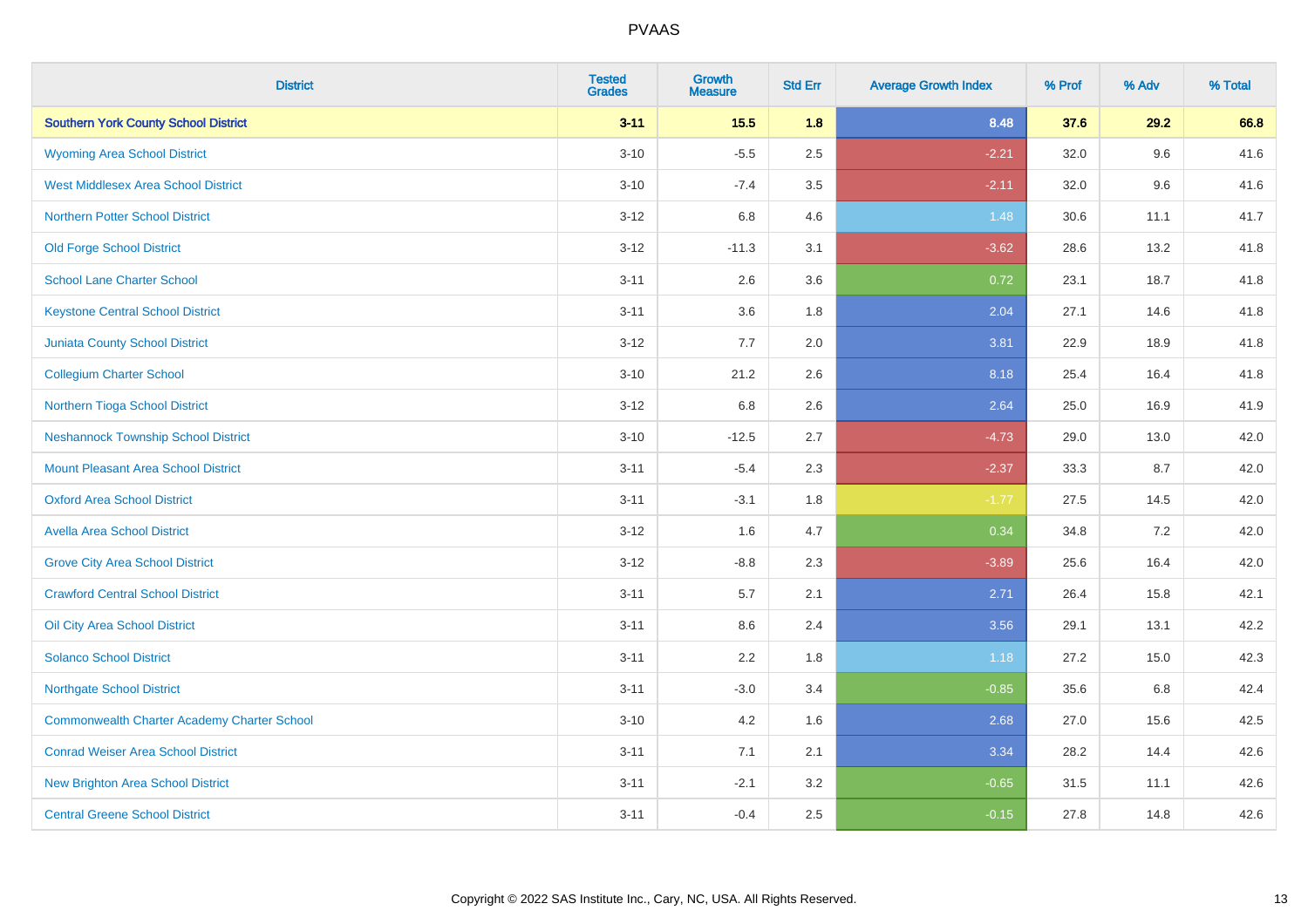| <b>District</b>                             | <b>Tested</b><br><b>Grades</b> | <b>Growth</b><br><b>Measure</b> | <b>Std Err</b> | <b>Average Growth Index</b> | % Prof | % Adv | % Total |
|---------------------------------------------|--------------------------------|---------------------------------|----------------|-----------------------------|--------|-------|---------|
| <b>Southern York County School District</b> | $3 - 11$                       | 15.5                            | 1.8            | 8.48                        | 37.6   | 29.2  | 66.8    |
| <b>Leechburg Area School District</b>       | $3 - 11$                       | $7.0\,$                         | 3.9            | 1.79                        | 37.7   | 4.9   | 42.6    |
| <b>Ridley School District</b>               | $3 - 12$                       | 0.3                             | 1.6            | 0.21                        | 32.0   | 10.7  | 42.6    |
| <b>Kennett Consolidated School District</b> | $3 - 11$                       | $-10.4$                         | 1.7            | $-6.27$                     | 28.7   | 14.0  | 42.7    |
| <b>Exeter Township School District</b>      | $3 - 11$                       | $-1.0$                          | 1.7            | $-0.58$                     | 27.2   | 15.6  | 42.8    |
| Altoona Area School District                | $3 - 12$                       | 0.1                             | 1.5            | 0.07                        | 29.0   | 13.8  | 42.8    |
| <b>West Greene School District</b>          | $3 - 11$                       | $-8.1$                          | 3.9            | $-2.08$                     | 31.0   | 11.9  | 42.9    |
| <b>Union Area School District</b>           | $3 - 11$                       | $-6.5$                          | 3.8            | $-1.70$                     | 30.6   | 12.2  | 42.9    |
| <b>Millville Area School District</b>       | $3 - 12$                       | $-5.6$                          | 4.4            | $-1.26$                     | 31.4   | 11.4  | 42.9    |
| <b>Highlands School District</b>            | $3 - 11$                       | $-1.3$                          | 2.3            | $-0.55$                     | 32.6   | 10.5  | 43.0    |
| Northern Bedford County School District     | $3 - 11$                       | $-2.3$                          | 3.3            | $-0.69$                     | 26.2   | 16.9  | 43.1    |
| <b>Penn Cambria School District</b>         | $3 - 11$                       | $-4.5$                          | 2.4            | $-1.86$                     | 27.3   | 15.8  | 43.2    |
| Octorara Area School District               | $3 - 11$                       | $-7.5$                          | 3.2            | $-2.35$                     | 26.1   | 17.0  | 43.2    |
| <b>Allegheny Valley School District</b>     | $3 - 11$                       | $-1.9$                          | 3.9            | $-0.48$                     | 31.8   | 11.4  | 43.2    |
| Southern Columbia Area School District      | $3 - 11$                       | $-8.5$                          | 3.0            | $-2.83$                     | 30.5   | 12.8  | 43.3    |
| <b>Apollo-Ridge School District</b>         | $3 - 12$                       | 9.5                             | 3.0            | 3.23                        | 34.0   | 9.4   | 43.4    |
| <b>Lakeland School District</b>             | $3 - 11$                       | 13.3                            | 2.8            | 4.80                        | 22.2   | 21.2  | 43.4    |
| <b>Northwest Area School District</b>       | $3 - 10$                       | $-3.2$                          | 3.3            | $-0.97$                     | 30.4   | 13.0  | 43.5    |
| <b>Hamburg Area School District</b>         | $3 - 11$                       | $0.6\,$                         | 2.4            | 0.25                        | 28.0   | 15.5  | 43.6    |
| <b>Bentworth School District</b>            | $3 - 11$                       | 7.0                             | 3.0            | 2.36                        | 26.6   | 17.0  | 43.6    |
| <b>Greensburg Salem School District</b>     | $3 - 11$                       | $-6.9$                          | 2.2            | $-3.06$                     | 30.3   | 13.3  | 43.6    |
| <b>Austin Area School District</b>          | $3 - 11$                       | 2.6                             | 6.0            | 0.43                        | 25.0   | 18.8  | 43.8    |
| <b>Pine Grove Area School District</b>      | $3 - 11$                       | $-1.1$                          | 3.0            | $-0.36$                     | 29.5   | 14.3  | 43.8    |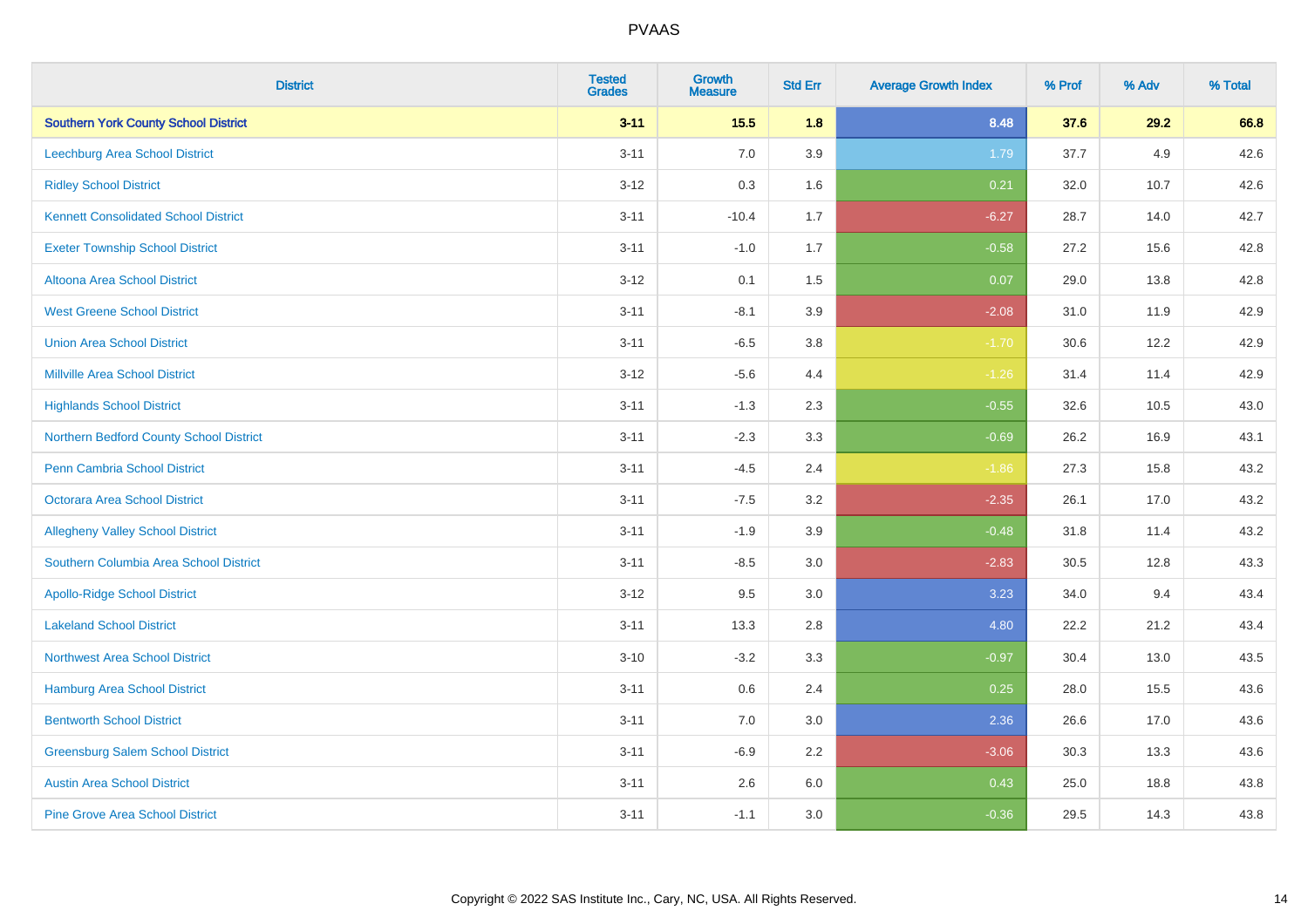| <b>District</b>                             | <b>Tested</b><br><b>Grades</b> | <b>Growth</b><br><b>Measure</b> | <b>Std Err</b> | <b>Average Growth Index</b> | % Prof | % Adv | % Total |
|---------------------------------------------|--------------------------------|---------------------------------|----------------|-----------------------------|--------|-------|---------|
| <b>Southern York County School District</b> | $3 - 11$                       | 15.5                            | 1.8            | 8.48                        | 37.6   | 29.2  | 66.8    |
| <b>Agora Cyber Charter School</b>           | $3 - 11$                       | 14.6                            | 2.4            | 6.03                        | 24.7   | 19.5  | 44.2    |
| <b>Chestnut Ridge School District</b>       | $3 - 12$                       | 4.0                             | 2.9            | 1.38                        | 33.2   | 11.0  | 44.2    |
| <b>Susquenita School District</b>           | $3 - 11$                       | $-5.9$                          | 2.6            | $-2.28$                     | 30.6   | 13.9  | 44.4    |
| <b>Smethport Area School District</b>       | $3 - 12$                       | 5.8                             | 3.8            | 1.52                        | 24.6   | 20.0  | 44.6    |
| <b>Fort Cherry School District</b>          | $3 - 10$                       | $-0.7$                          | 3.1            | $-0.21$                     | 30.6   | 14.1  | 44.7    |
| <b>Steel Valley School District</b>         | $3 - 11$                       | 11.1                            | 3.3            | 3.33                        | 34.8   | 10.1  | 44.9    |
| <b>Elizabeth Forward School District</b>    | $3 - 11$                       | $-5.5$                          | 2.5            | $-2.25$                     | 32.2   | 12.8  | 45.0    |
| <b>Shaler Area School District</b>          | $3 - 11$                       | $-2.1$                          | 1.8            | $-1.18$                     | 32.0   | 13.0  | 45.0    |
| <b>Clarion Area School District</b>         | $3 - 11$                       | 3.2                             | 3.7            | 0.88                        | 31.7   | 13.3  | 45.0    |
| <b>South Park School District</b>           | $3 - 11$                       | $-8.8$                          | 2.5            | $-3.46$                     | 28.1   | 17.0  | 45.2    |
| Huntingdon Area School District             | $3 - 11$                       | 5.8                             | 2.6            | 2.28                        | 27.8   | 17.4  | 45.2    |
| <b>Upper Perkiomen School District</b>      | $3 - 11$                       | 5.7                             | 1.9            | 3.04                        | 25.4   | 19.9  | 45.4    |
| <b>Burrell School District</b>              | $3 - 11$                       | $-1.5$                          | 3.3            | $-0.44$                     | 27.8   | 17.7  | 45.6    |
| <b>Mohawk Area School District</b>          | $3 - 11$                       | $-10.5$                         | 2.8            | $-3.75$                     | 35.1   | 10.6  | 45.7    |
| <b>Hatboro-Horsham School District</b>      | $3 - 11$                       | $-2.7$                          | 1.6            | $-1.65$                     | 27.9   | 17.9  | 45.8    |
| Mifflinburg Area School District            | $3 - 11$                       | $-6.0$                          | 2.1            | $-2.87$                     | 32.7   | 13.3  | 46.0    |
| <b>Laurel School District</b>               | $3 - 11$                       | 13.0                            | 3.1            | 4.19                        | 30.3   | 15.7  | 46.1    |
| Northwestern School District                | $3 - 11$                       | $-14.6$                         | 3.2            | $-4.51$                     | 32.5   | 13.7  | 46.2    |
| <b>North Star School District</b>           | $3 - 11$                       | 1.1                             | 3.3            | 0.34                        | 26.2   | 20.0  | 46.2    |
| <b>North Hills School District</b>          | $3 - 11$                       | $-15.8$                         | 1.8            | $-8.84$                     | 26.4   | 19.8  | 46.2    |
| <b>Shippensburg Area School District</b>    | $3 - 11$                       | 0.5                             | 1.8            | 0.26                        | 23.5   | 22.8  | 46.3    |
| <b>Otto-Eldred School District</b>          | $3 - 11$                       | $-0.5$                          | 3.5            | $-0.13$                     | 35.8   | 10.5  | 46.3    |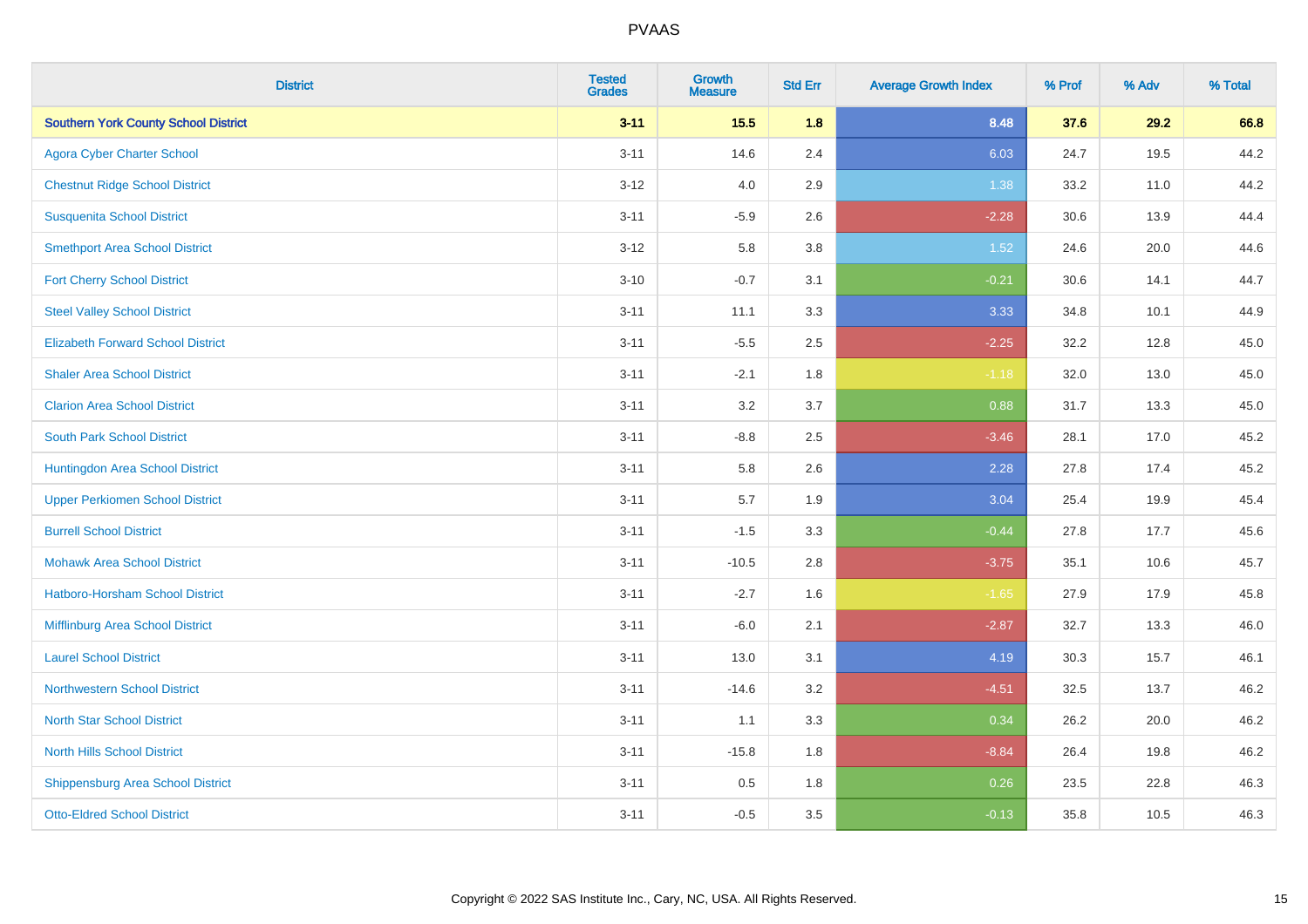| <b>District</b>                             | <b>Tested</b><br><b>Grades</b> | <b>Growth</b><br><b>Measure</b> | <b>Std Err</b> | <b>Average Growth Index</b> | % Prof | % Adv | % Total |
|---------------------------------------------|--------------------------------|---------------------------------|----------------|-----------------------------|--------|-------|---------|
| <b>Southern York County School District</b> | $3 - 11$                       | 15.5                            | 1.8            | 8.48                        | 37.6   | 29.2  | 66.8    |
| <b>Jamestown Area School District</b>       | $3 - 11$                       | $-9.5$                          | 4.1            | $-2.33$                     | 41.5   | 4.9   | 46.3    |
| <b>Eastern York School District</b>         | $3 - 11$                       | $-6.2$                          | 2.3            | $-2.70$                     | 27.8   | 18.5  | 46.4    |
| <b>MaST Community Charter School</b>        | $3 - 10$                       | $-0.9$                          | 2.5            | $-0.34$                     | 25.0   | 21.6  | 46.6    |
| <b>Baldwin-Whitehall School District</b>    | $3 - 11$                       | $-5.5$                          | 1.9            | $-2.93$                     | 32.0   | 14.7  | 46.7    |
| <b>Hopewell Area School District</b>        | $3 - 11$                       | 0.8                             | 2.6            | 0.31                        | 34.5   | 12.4  | 46.9    |
| Renaissance Academy Charter School          | $3 - 11$                       | $-5.6$                          | 3.1            | $-1.79$                     | 28.4   | 18.5  | 46.9    |
| <b>Western Wayne School District</b>        | $3 - 11$                       | 3.6                             | 2.6            | 1.39                        | 30.8   | 16.2  | 47.0    |
| <b>West Shore School District</b>           | $3 - 12$                       | 2.2                             | 1.3            | 1.68                        | 31.8   | 15.2  | 47.1    |
| <b>Penn Manor School District</b>           | $3 - 11$                       | 7.1                             | 1.5            | 4.82                        | 26.7   | 20.5  | 47.2    |
| Karns City Area School District             | $3 - 11$                       | $-7.2$                          | 2.6            | $-2.71$                     | 26.4   | 20.8  | 47.2    |
| <b>Athens Area School District</b>          | $3 - 11$                       | 2.6                             | 2.3            | 1.11                        | 34.9   | 12.3  | 47.3    |
| <b>Bald Eagle Area School District</b>      | $3 - 11$                       | 7.6                             | 2.5            | 3.00                        | 31.6   | 15.6  | 47.3    |
| <b>Hempfield Area School District</b>       | $3 - 12$                       | $-10.2$                         | 1.6            | $-6.37$                     | 28.1   | 19.2  | 47.3    |
| <b>Carlisle Area School District</b>        | $3 - 11$                       | $-5.2$                          | 1.7            | $-2.99$                     | 28.0   | 19.3  | 47.3    |
| <b>Everett Area School District</b>         | $3 - 11$                       | $-1.1$                          | 3.1            | $-0.34$                     | 34.2   | 13.2  | 47.4    |
| Johnsonburg Area School District            | $3 - 11$                       | 5.0                             | 3.9            | 1.27                        | 35.5   | 11.8  | 47.4    |
| <b>Wallenpaupack Area School District</b>   | $3 - 11$                       | 8.8                             | 2.1            | 4.28                        | 28.5   | 18.9  | 47.4    |
| <b>West Perry School District</b>           | $3 - 11$                       | 11.0                            | 2.3            | 4.76                        | 26.9   | 20.5  | 47.4    |
| Northern York County School District        | $3 - 11$                       | 8.4                             | 1.8            | 4.63                        | 24.3   | 23.1  | 47.4    |
| South Middleton School District             | $3 - 11$                       | 4.4                             | 2.2            | 1.95                        | 31.1   | 16.4  | 47.5    |
| <b>Punxsutawney Area School District</b>    | $3 - 11$                       | 15.8                            | 2.7            | 5.83                        | 18.6   | 29.0  | 47.6    |
| Portage Area School District                | $3 - 10$                       | $-0.5$                          | 3.3            | $-0.14$                     | 27.0   | 20.6  | 47.6    |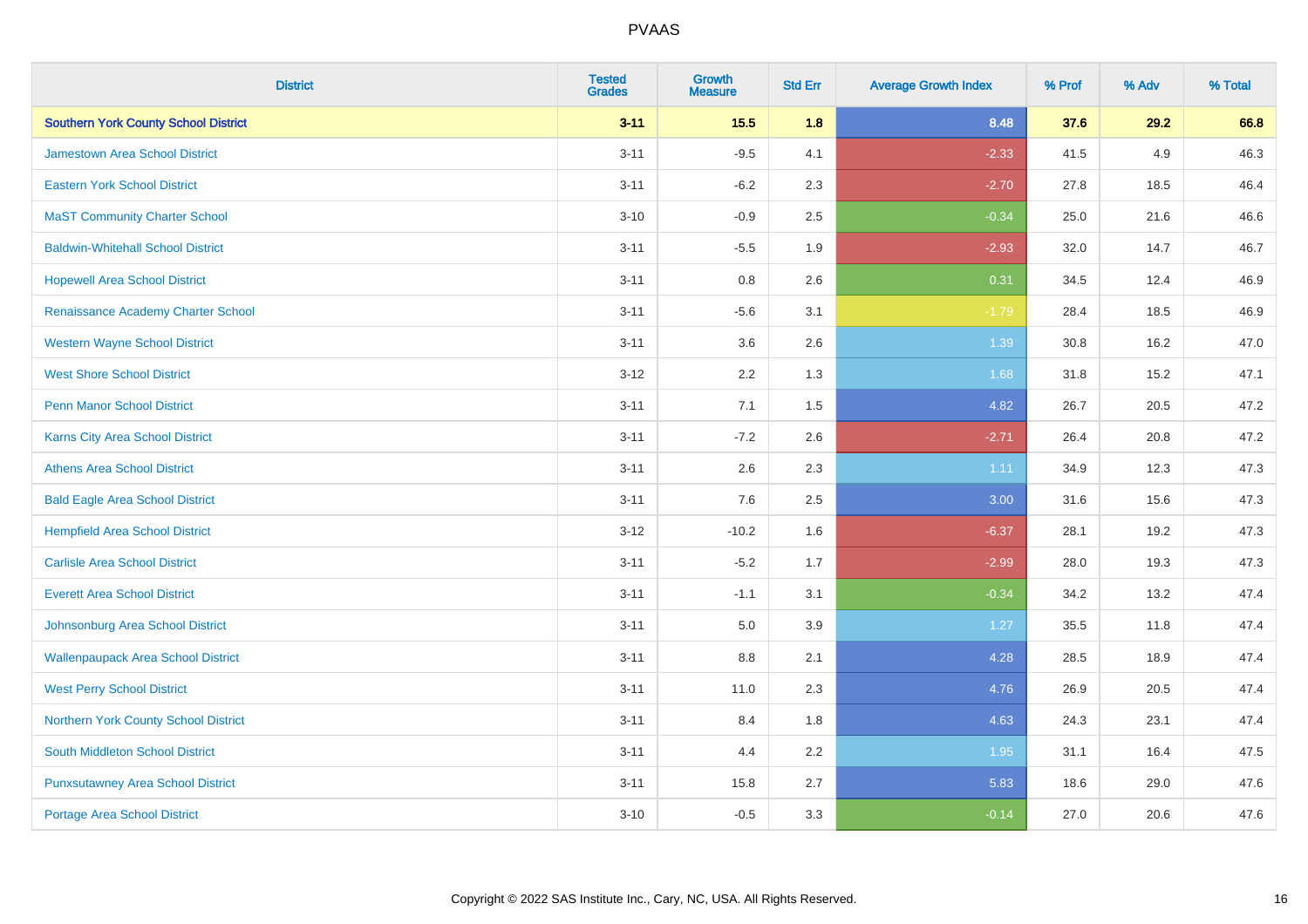| <b>District</b>                                    | <b>Tested</b><br><b>Grades</b> | <b>Growth</b><br><b>Measure</b> | <b>Std Err</b> | <b>Average Growth Index</b> | % Prof | % Adv | % Total |
|----------------------------------------------------|--------------------------------|---------------------------------|----------------|-----------------------------|--------|-------|---------|
| <b>Southern York County School District</b>        | $3 - 11$                       | 15.5                            | 1.8            | 8.48                        | 37.6   | 29.2  | 66.8    |
| Northampton Area School District                   | $3 - 11$                       | 3.2                             | 1.5            | 2.05                        | 29.8   | 17.9  | 47.7    |
| <b>Hollidaysburg Area School District</b>          | $3 - 11$                       | $-2.7$                          | 1.6            | $-1.64$                     | 32.6   | 15.2  | 47.8    |
| <b>Tunkhannock Area School District</b>            | $3 - 11$                       | 1.4                             | 2.0            | 0.71                        | 29.8   | 18.1  | 47.9    |
| <b>Bradford Area School District</b>               | $3 - 12$                       | $-1.8$                          | 2.3            | $-0.79$                     | 31.2   | 16.7  | 47.9    |
| <b>Penncrest School District</b>                   | $3 - 11$                       | 6.0                             | 1.9            | 3.24                        | 31.1   | 16.9  | 48.0    |
| <b>Westmont Hilltop School District</b>            | $3 - 11$                       | $-1.0$                          | 2.8            | $-0.36$                     | 33.3   | 14.7  | 48.0    |
| <b>Reach Cyber Charter School</b>                  | $3 - 11$                       | 1.4                             | 3.6            | 0.40                        | 32.9   | 15.2  | 48.1    |
| <b>Palisades School District</b>                   | $3 - 11$                       | 7.7                             | 2.9            | 2.66                        | 27.8   | 20.3  | 48.1    |
| <b>Lincoln Park Performing Arts Charter School</b> | $7 - 11$                       | $-14.9$                         | 2.7            | $-5.45$                     | 39.3   | 8.9   | 48.2    |
| <b>Clarion-Limestone Area School District</b>      | $3 - 12$                       | $-10.0$                         | 3.6            | $-2.76$                     | 28.3   | 20.0  | 48.3    |
| <b>Lake-Lehman School District</b>                 | $3 - 11$                       | 14.9                            | 2.8            | 5.34                        | 25.8   | 22.5  | 48.3    |
| <b>Gettysburg Area School District</b>             | $3 - 11$                       | $-6.0$                          | 2.0            | $-3.02$                     | 28.8   | 19.6  | 48.5    |
| <b>Annville-Cleona School District</b>             | $3 - 12$                       | 1.1                             | 2.4            | 0.45                        | 34.8   | 13.6  | 48.5    |
| <b>Palmerton Area School District</b>              | $3 - 11$                       | $-0.9$                          | 2.7            | $-0.34$                     | 34.3   | 14.3  | 48.6    |
| <b>Cornwall-Lebanon School District</b>            | $3 - 11$                       | 8.2                             | 1.6            | 5.24                        | 28.0   | 20.5  | 48.6    |
| <b>Girard School District</b>                      | $3 - 11$                       | $-12.3$                         | 2.6            | $-4.76$                     | 29.7   | 18.9  | 48.6    |
| <b>Stroudsburg Area School District</b>            | $3 - 11$                       | 7.5                             | 1.6            | 4.70                        | 30.4   | 18.3  | 48.7    |
| <b>Ephrata Area School District</b>                | $3 - 11$                       | $6.8\,$                         | 1.7            | 4.08                        | 31.6   | 17.1  | 48.8    |
| <b>Fort Leboeuf School District</b>                | $3 - 11$                       | 3.5                             | 2.2            | 1.58                        | 32.0   | 16.8  | 48.8    |
| <b>Southmoreland School District</b>               | $3 - 11$                       | $-12.5$                         | 3.1            | $-4.04$                     | 33.3   | 15.5  | 48.8    |
| <b>Western Beaver County School District</b>       | $3 - 11$                       | $-9.3$                          | 4.2            | $-2.20$                     | 45.1   | 3.9   | 49.0    |
| <b>Newport School District</b>                     | $3 - 12$                       | 3.8                             | 3.3            | 1.17                        | 38.8   | 10.4  | 49.2    |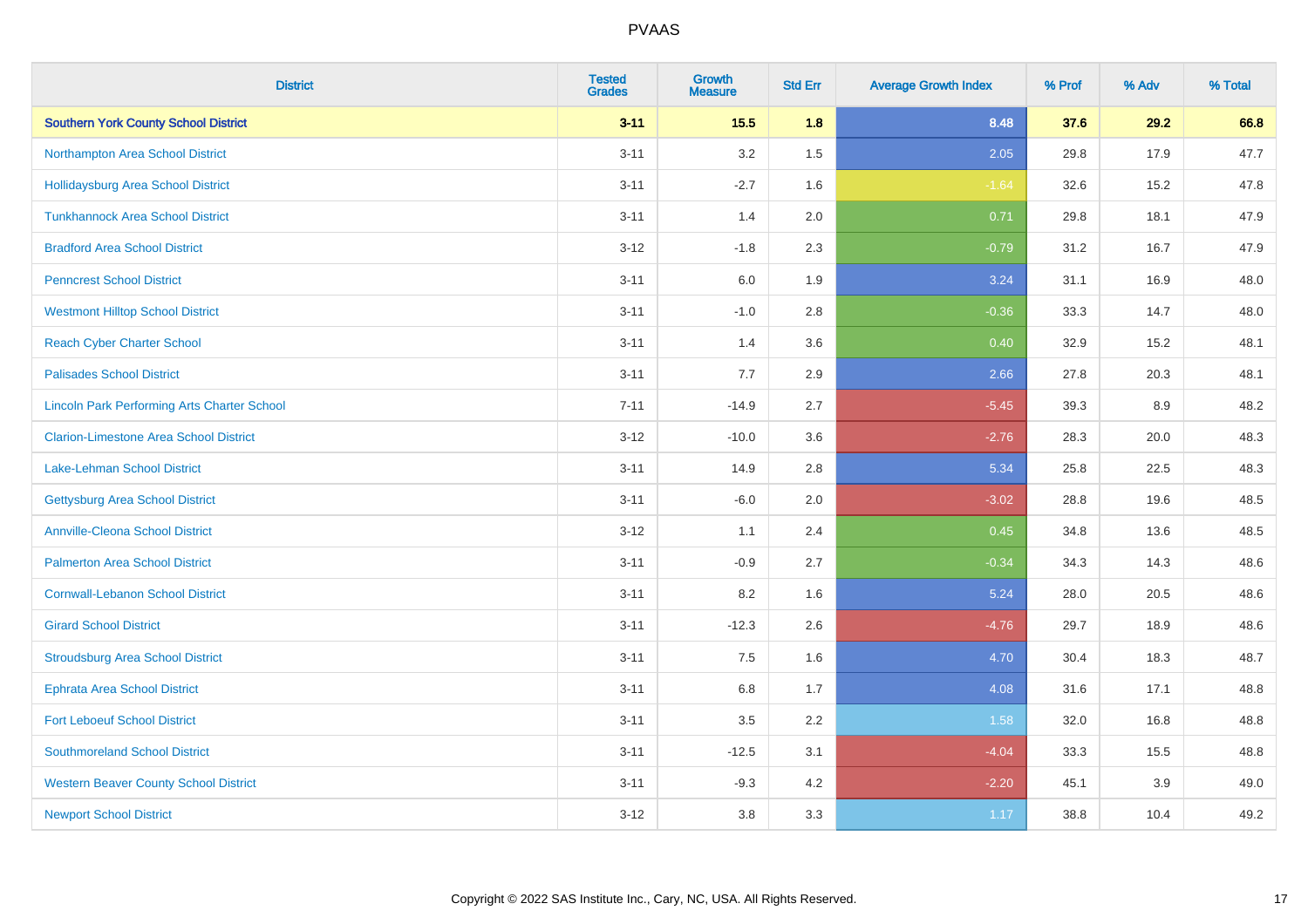| <b>District</b>                             | <b>Tested</b><br><b>Grades</b> | <b>Growth</b><br><b>Measure</b> | <b>Std Err</b> | <b>Average Growth Index</b> | % Prof | % Adv | % Total |
|---------------------------------------------|--------------------------------|---------------------------------|----------------|-----------------------------|--------|-------|---------|
| <b>Southern York County School District</b> | $3 - 11$                       | 15.5                            | 1.8            | 8.48                        | 37.6   | 29.2  | 66.8    |
| <b>Iroquois School District</b>             | $3 - 11$                       | 13.6                            | 2.8            | 4.83                        | 33.3   | 16.0  | 49.4    |
| <b>Middletown Area School District</b>      | $3 - 11$                       | $-3.4$                          | 2.4            | $-1.44$                     | 34.3   | 15.2  | 49.4    |
| <b>Waynesboro Area School District</b>      | $3 - 12$                       | 3.0                             | 1.8            | 1.67                        | 26.0   | 23.5  | 49.5    |
| <b>General Mclane School District</b>       | $3 - 11$                       | $-10.7$                         | 2.4            | $-4.40$                     | 34.0   | 15.6  | 49.6    |
| <b>Valley View School District</b>          | $3 - 11$                       | 9.3                             | 2.2            | 4.18                        | 26.6   | 23.1  | 49.7    |
| <b>Avonworth School District</b>            | $3 - 10$                       | $-6.2$                          | 2.3            | $-2.68$                     | 35.9   | 14.1  | 50.0    |
| <b>Schuylkill Valley School District</b>    | $3 - 11$                       | $-1.0$                          | 2.2            | $-0.47$                     | 29.8   | 20.2  | 50.0    |
| <b>Fairfield Area School District</b>       | $3 - 11$                       | $-0.5$                          | 3.6            | $-0.13$                     | 43.9   | 6.1   | 50.0    |
| <b>Wilson Area School District</b>          | $3 - 11$                       | $-0.3$                          | 2.4            | $-0.12$                     | 35.4   | 14.6  | 50.0    |
| South Williamsport Area School District     | $3 - 10$                       | 0.9                             | 3.1            | 0.31                        | 38.4   | 11.6  | 50.0    |
| <b>Upper Adams School District</b>          | $3 - 11$                       | 0.9                             | 2.5            | 0.37                        | 33.0   | 17.0  | 50.0    |
| <b>Bellefonte Area School District</b>      | $3 - 11$                       | 6.7                             | 2.0            | 3.34                        | 28.8   | 21.5  | 50.2    |
| <b>Mifflin County School District</b>       | $3 - 11$                       | 12.3                            | 1.6            | 7.69                        | 35.1   | 15.1  | 50.3    |
| 21st Century Cyber Charter School           | $6 - 12$                       | 6.6                             | 2.1            | 3.16                        | 29.0   | 21.8  | 50.8    |
| <b>Warrior Run School District</b>          | $3 - 11$                       | 10.5                            | 2.7            | 3.86                        | 34.1   | 16.8  | 50.9    |
| <b>Halifax Area School District</b>         | $3 - 11$                       | 5.8                             | 3.5            | 1.64                        | 32.1   | 18.9  | 50.9    |
| Daniel Boone Area School District           | $3 - 12$                       | 0.9                             | 1.9            | 0.46                        | 28.9   | 22.0  | 51.0    |
| Pennsylvania Virtual Charter School         | $3 - 11$                       | 4.4                             | 3.4            | 1.31                        | 29.8   | 21.2  | 51.0    |
| <b>Riverview School District</b>            | $3 - 11$                       | $-13.0$                         | 4.0            | $-3.29$                     | 43.1   | 7.8   | 51.0    |
| Kane Area School District                   | $3 - 10$                       | 8.8                             | 2.9            | 3.07                        | 31.4   | 19.8  | 51.2    |
| Mechanicsburg Area School District          | $3 - 11$                       | $-5.7$                          | 1.6            | $-3.48$                     | 35.1   | 16.0  | 51.2    |
| <b>Windber Area School District</b>         | $3 - 11$                       | $-11.9$                         | 3.0            | $-3.94$                     | 41.0   | 10.3  | 51.3    |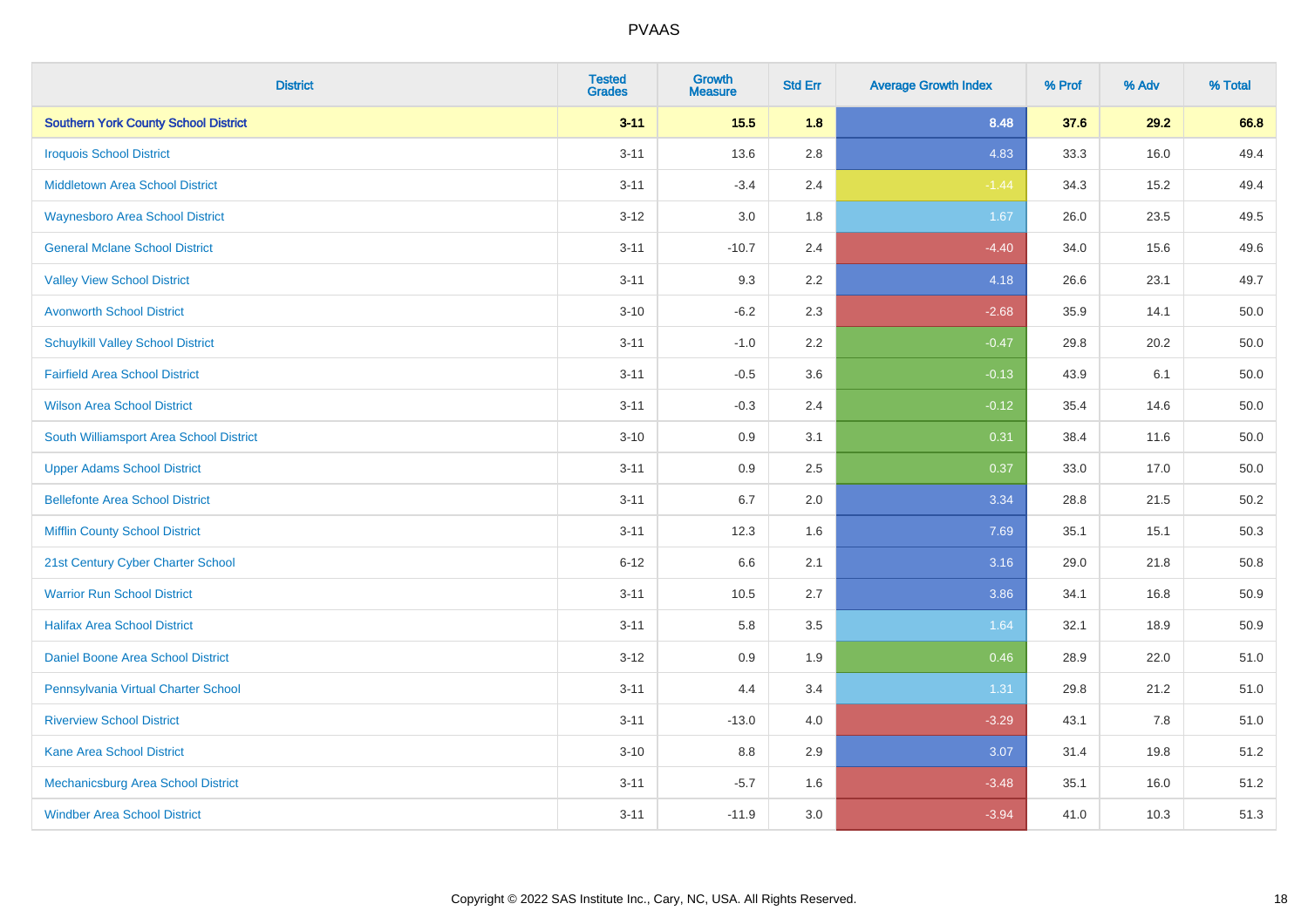| <b>District</b>                                | <b>Tested</b><br><b>Grades</b> | <b>Growth</b><br><b>Measure</b> | <b>Std Err</b> | <b>Average Growth Index</b> | % Prof | % Adv | % Total |
|------------------------------------------------|--------------------------------|---------------------------------|----------------|-----------------------------|--------|-------|---------|
| <b>Southern York County School District</b>    | $3 - 11$                       | 15.5                            | 1.8            | 8.48                        | 37.6   | 29.2  | 66.8    |
| <b>Sullivan County School District</b>         | $3 - 10$                       | 2.5                             | 4.3            | 0.58                        | 43.6   | 7.7   | 51.3    |
| <b>Sayre Area School District</b>              | $3 - 11$                       | 5.8                             | 3.2            | 1.81                        | 30.3   | 21.0  | 51.3    |
| <b>Upper Moreland Township School District</b> | $3 - 11$                       | 1.1                             | 2.0            | 0.56                        | 24.8   | 26.6  | 51.3    |
| <b>Wyalusing Area School District</b>          | $3 - 12$                       | 5.7                             | 3.2            | 1.78                        | 38.6   | 12.9  | 51.4    |
| <b>Bedford Area School District</b>            | $3 - 11$                       | 6.4                             | 2.4            | 2.68                        | 31.0   | 20.6  | 51.6    |
| <b>Dover Area School District</b>              | $3 - 12$                       | 7.1                             | 1.9            | 3.78                        | 33.0   | 18.7  | 51.7    |
| <b>Tamaqua Area School District</b>            | $3 - 12$                       | 6.5                             | 2.4            | 2.72                        | 34.3   | 17.5  | 51.8    |
| <b>Glendale School District</b>                | $3 - 10$                       | 7.9                             | 3.5            | 2.25                        | 42.6   | 9.3   | 51.8    |
| South Side Area School District                | $3 - 11$                       | $-0.6$                          | 3.1            | $-0.19$                     | 24.0   | 28.0  | 52.0    |
| Pen Argyl Area School District                 | $3 - 12$                       | 12.8                            | 2.5            | 5.10                        | 28.5   | 23.8  | 52.3    |
| Allegheny-Clarion Valley School District       | $3 - 10$                       | 12.3                            | 4.1            | 3.03                        | 33.3   | 19.0  | 52.4    |
| Pocono Mountain School District                | $3 - 12$                       | $-4.3$                          | 1.8            | $-2.43$                     | 35.5   | 17.1  | 52.6    |
| <b>Albert Gallatin Area School District</b>    | $3 - 11$                       | $-1.7$                          | 2.3            | $-0.72$                     | 31.9   | 20.7  | 52.7    |
| <b>Slippery Rock Area School District</b>      | $3 - 11$                       | $-3.8$                          | 2.5            | $-1.56$                     | 30.8   | 21.9  | 52.7    |
| <b>Jersey Shore Area School District</b>       | $3 - 11$                       | 0.7                             | 2.5            | 0.27                        | 39.3   | 13.6  | 52.9    |
| Penns Valley Area School District              | $3 - 12$                       | 14.1                            | 2.6            | 5.33                        | 29.6   | 23.3  | 52.9    |
| <b>Spring Grove Area School District</b>       | $3 - 11$                       | 3.9                             | 2.0            | 1.90                        | 30.0   | 23.0  | 53.0    |
| <b>Greencastle-Antrim School District</b>      | $3 - 11$                       | $-0.3$                          | 2.0            | $-0.14$                     | 30.9   | 22.2  | 53.1    |
| <b>Kutztown Area School District</b>           | $3 - 12$                       | 9.3                             | 2.8            | 3.34                        | 38.5   | 14.6  | 53.2    |
| <b>Boyertown Area School District</b>          | $3 - 11$                       | $-2.9$                          | 1.4            | $-2.06$                     | 30.8   | 22.6  | 53.4    |
| <b>South Eastern School District</b>           | $3 - 11$                       | $-1.0$                          | 1.8            | $-0.55$                     | 36.4   | 17.1  | 53.5    |
| <b>Greater Latrobe School District</b>         | $3 - 11$                       | $-14.1$                         | 2.0            | $-7.14$                     | 41.0   | 12.6  | 53.6    |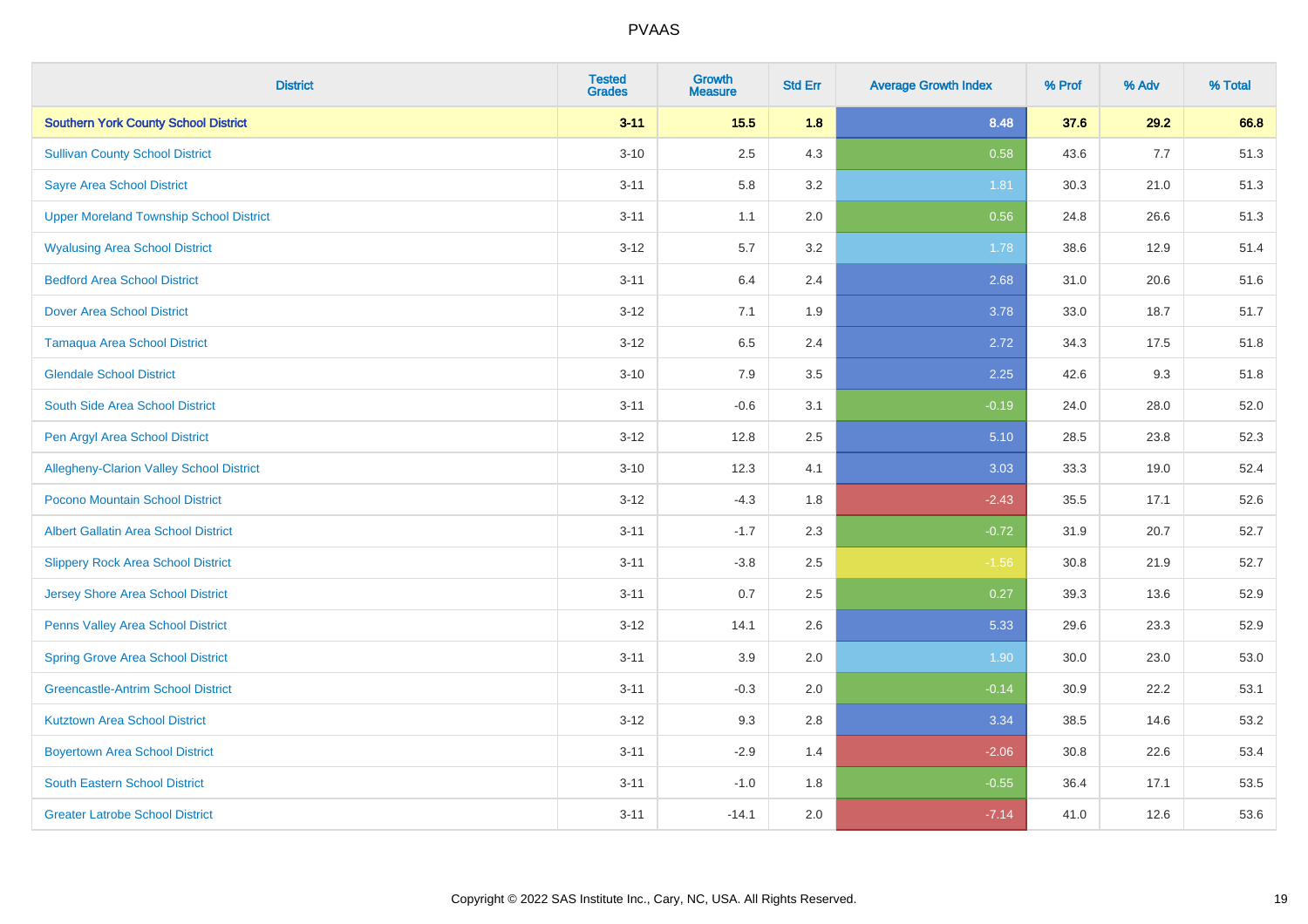| <b>District</b>                             | <b>Tested</b><br><b>Grades</b> | <b>Growth</b><br><b>Measure</b> | <b>Std Err</b> | <b>Average Growth Index</b> | % Prof | % Adv | % Total |
|---------------------------------------------|--------------------------------|---------------------------------|----------------|-----------------------------|--------|-------|---------|
| <b>Southern York County School District</b> | $3 - 11$                       | 15.5                            | 1.8            | 8.48                        | 37.6   | 29.2  | 66.8    |
| <b>Midd-West School District</b>            | $3 - 11$                       | 3.6                             | 2.6            | 1.42                        | 28.6   | 25.0  | 53.6    |
| <b>Beaver Area School District</b>          | $3 - 10$                       | $-3.0$                          | 2.5            | $-1.16$                     | 25.8   | 27.8  | 53.6    |
| Saint Marys Area School District            | $3 - 11$                       | 6.0                             | 2.2            | 2.69                        | 35.4   | 18.3  | 53.7    |
| <b>Wyomissing Area School District</b>      | $3 - 12$                       | $-2.4$                          | 2.6            | $-0.92$                     | 25.6   | 28.1  | 53.7    |
| Northeastern York School District           | $3 - 11$                       | 3.8                             | 1.8            | 2.11                        | 32.7   | 21.0  | 53.7    |
| East Pennsboro Area School District         | $3 - 11$                       | 4.8                             | 2.1            | 2.26                        | 36.8   | 16.9  | 53.7    |
| <b>Nazareth Area School District</b>        | $3 - 11$                       | $-2.5$                          | 1.7            | $-1.53$                     | 29.2   | 24.6  | 53.8    |
| <b>Quakertown Community School District</b> | $3 - 12$                       | $-4.3$                          | 1.5            | $-2.79$                     | 33.8   | 20.1  | 53.8    |
| <b>Lakeview School District</b>             | $3 - 11$                       | $-1.9$                          | 3.5            | $-0.53$                     | 41.5   | 12.3  | 53.8    |
| <b>Red Lion Area School District</b>        | $3 - 11$                       | 4.5                             | 1.9            | 2.31                        | 32.3   | 21.5  | 53.8    |
| <b>Chichester School District</b>           | $3 - 11$                       | $-1.8$                          | 4.2            | $-0.44$                     | 40.0   | 14.0  | 54.0    |
| <b>Whitehall-Coplay School District</b>     | $3 - 11$                       | 11.8                            | 1.7            | 7.06                        | 32.3   | 21.7  | 54.0    |
| <b>Gateway School District</b>              | $3 - 11$                       | 3.1                             | 2.0            | 1.55                        | 35.7   | 18.5  | 54.2    |
| <b>Dubois Area School District</b>          | $3 - 11$                       | $-2.8$                          | 2.0            | $-1.37$                     | 35.5   | 19.0  | 54.6    |
| <b>Dallas School District</b>               | $3 - 11$                       | 8.1                             | 2.1            | 3.87                        | 32.4   | 22.4  | 54.8    |
| <b>Crestwood School District</b>            | $3 - 11$                       | $-3.4$                          | 2.2            | $-1.52$                     | 33.1   | 21.7  | 54.9    |
| <b>Brockway Area School District</b>        | $3 - 11$                       | $-0.4$                          | 3.5            | $-0.11$                     | 41.2   | 13.8  | 55.0    |
| <b>United School District</b>               | $3 - 11$                       | 6.3                             | 3.3            | 1.89                        | 38.8   | 16.3  | 55.0    |
| <b>Neshaminy School District</b>            | $3 - 11$                       | 8.6                             | 1.3            | 6.56                        | 31.3   | 23.9  | 55.2    |
| Shenango Area School District               | $3 - 11$                       | 1.7                             | 3.2            | 0.52                        | 41.4   | 13.8  | 55.3    |
| <b>Blackhawk School District</b>            | $3 - 11$                       | 2.0                             | 2.3            | 0.87                        | 34.6   | 20.7  | 55.3    |
| <b>Bermudian Springs School District</b>    | $3 - 11$                       | 2.5                             | 2.4            | 1.05                        | 31.8   | 23.5  | 55.3    |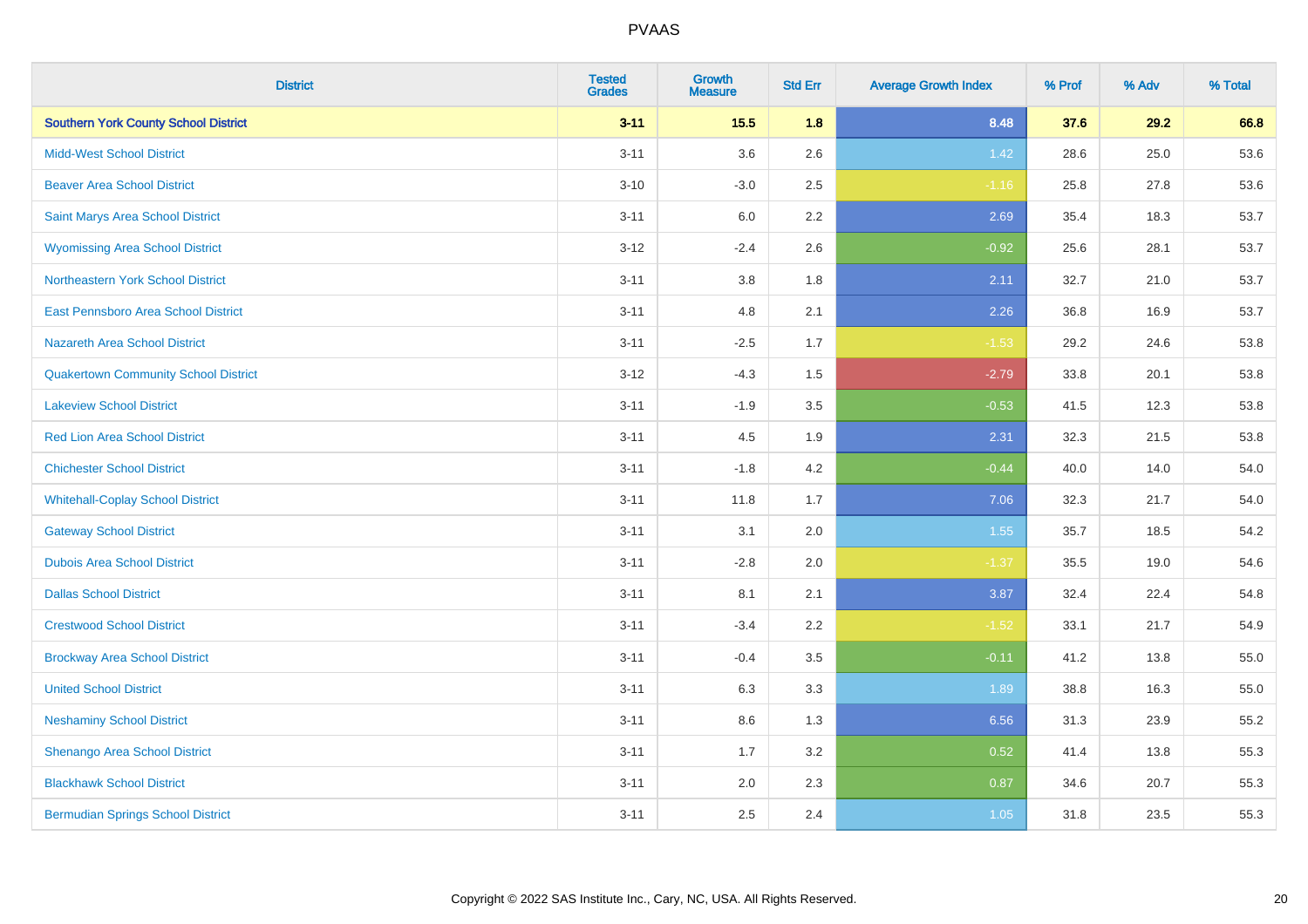| <b>District</b>                                | <b>Tested</b><br><b>Grades</b> | <b>Growth</b><br><b>Measure</b> | <b>Std Err</b> | <b>Average Growth Index</b> | % Prof | % Adv | % Total |
|------------------------------------------------|--------------------------------|---------------------------------|----------------|-----------------------------|--------|-------|---------|
| <b>Southern York County School District</b>    | $3 - 11$                       | 15.5                            | 1.8            | 8.48                        | 37.6   | 29.2  | 66.8    |
| <b>Montour School District</b>                 | $3 - 11$                       | $-6.1$                          | 2.1            | $-2.95$                     | 31.8   | 23.6  | 55.3    |
| <b>Lehighton Area School District</b>          | $3 - 11$                       | 11.4                            | 2.4            | 4.84                        | 30.5   | 24.9  | 55.3    |
| <b>Central York School District</b>            | $3 - 12$                       | 12.9                            | 1.5            | 8.64                        | 31.4   | 24.1  | 55.5    |
| <b>Galeton Area School District</b>            | $3 - 11$                       | 5.4                             | 5.4            | 1.01                        | 33.3   | 22.2  | 55.6    |
| <b>Homer-Center School District</b>            | $3 - 11$                       | 8.8                             | 3.5            | 2.53                        | 38.0   | 17.7  | 55.8    |
| <b>South Western School District</b>           | $3 - 12$                       | 2.5                             | 1.7            | 1.48                        | 36.2   | 19.7  | 55.9    |
| <b>Wilson School District</b>                  | $3 - 12$                       | $0.5\,$                         | 1.5            | 0.32                        | 30.4   | 25.5  | 55.9    |
| <b>Wilmington Area School District</b>         | $3 - 11$                       | 11.1                            | 3.3            | 3.37                        | 29.8   | 26.2  | 56.0    |
| <b>York Suburban School District</b>           | $3 - 11$                       | 7.4                             | 2.1            | 3.55                        | 24.9   | 31.2  | 56.1    |
| <b>Brandywine Heights Area School District</b> | $3 - 11$                       | 5.8                             | 2.6            | 2.27                        | 27.7   | 28.6  | 56.2    |
| <b>Central Valley School District</b>          | $3 - 10$                       | 4.7                             | 2.6            | 1.83                        | 37.8   | 18.5  | 56.3    |
| <b>Muncy School District</b>                   | $3 - 11$                       | 6.9                             | 3.3            | 2.12                        | 37.6   | 18.8  | 56.4    |
| <b>North East School District</b>              | $3 - 11$                       | $-5.3$                          | 2.7            | $-1.97$                     | 31.7   | 24.8  | 56.4    |
| <b>Wissahickon School District</b>             | $3 - 10$                       | $-5.3$                          | 1.7            | $-3.14$                     | 27.5   | 29.0  | 56.6    |
| <b>Blue Mountain School District</b>           | $3 - 10$                       | 12.2                            | 2.1            | 5.81                        | 30.7   | 26.1  | 56.8    |
| <b>Springfield School District</b>             | $3 - 11$                       | 1.2                             | 1.7            | 0.69                        | 31.8   | 25.2  | 56.9    |
| <b>South Butler County School District</b>     | $3 - 10$                       | 6.3                             | 2.2            | 2.80                        | 37.8   | 19.2  | 57.0    |
| <b>Montoursville Area School District</b>      | $3 - 12$                       | $-8.4$                          | 2.6            | $-3.17$                     | 38.8   | 18.2  | 57.0    |
| <b>Belle Vernon Area School District</b>       | $3 - 11$                       | 11.1                            | 2.3            | 4.88                        | 31.6   | 25.4  | 57.1    |
| <b>Bloomsburg Area School District</b>         | $3 - 10$                       | 4.3                             | 3.4            | 1.26                        | 36.5   | 20.6  | 57.1    |
| <b>Spring Cove School District</b>             | $3 - 11$                       | 9.1                             | 2.4            | 3.77                        | 31.8   | 25.4  | 57.1    |
| <b>Donegal School District</b>                 | $3 - 12$                       | 5.9                             | 2.2            | 2.72                        | 34.1   | 23.1  | 57.2    |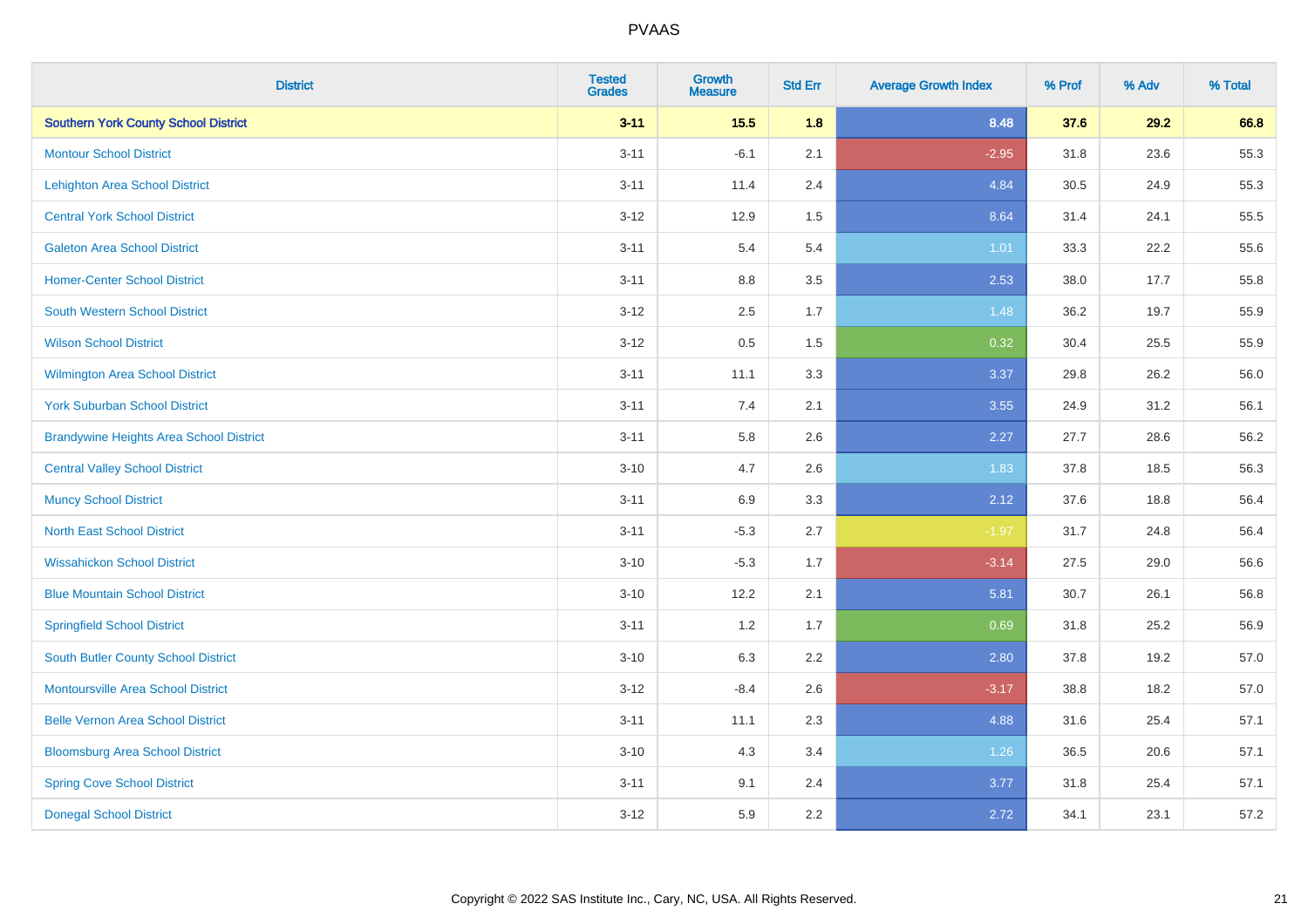| <b>District</b>                                 | <b>Tested</b><br><b>Grades</b> | <b>Growth</b><br><b>Measure</b> | <b>Std Err</b> | <b>Average Growth Index</b> | % Prof | % Adv | % Total |
|-------------------------------------------------|--------------------------------|---------------------------------|----------------|-----------------------------|--------|-------|---------|
| <b>Southern York County School District</b>     | $3 - 11$                       | 15.5                            | 1.8            | 8.48                        | 37.6   | 29.2  | 66.8    |
| <b>Armstrong School District</b>                | $3 - 11$                       | 9.8                             | 1.6            | 6.22                        | 32.8   | 24.6  | 57.4    |
| <b>Lower Dauphin School District</b>            | $3 - 11$                       | 5.3                             | 1.8            | 3.03                        | 30.6   | 26.8  | 57.5    |
| Capital Area School for the Arts Charter School | $9 - 11$                       | 14.2                            | 4.5            | 3.13                        | 27.5   | 30.0  | 57.5    |
| <b>Fleetwood Area School District</b>           | $3 - 10$                       | 10.4                            | 2.0            | 5.19                        | 31.7   | 25.8  | 57.5    |
| <b>Ridgway Area School District</b>             | $3 - 11$                       | $-6.1$                          | 4.0            | $-1.53$                     | 42.2   | 15.6  | 57.8    |
| <b>California Area School District</b>          | $3 - 10$                       | $-13.7$                         | 4.5            | $-3.06$                     | 41.7   | 16.7  | 58.3    |
| <b>Avon Grove Charter School</b>                | $3 - 11$                       | 9.8                             | 3.1            | 3.18                        | 32.4   | 26.0  | 58.4    |
| <b>Abington School District</b>                 | $3 - 10$                       | 0.9                             | 1.6            | 0.57                        | 29.7   | 28.7  | 58.4    |
| <b>Conestoga Valley School District</b>         | $3 - 11$                       | 2.4                             | 1.7            | 1.43                        | 35.0   | 23.5  | 58.5    |
| <b>Twin Valley School District</b>              | $3 - 12$                       | $-3.2$                          | 1.9            | $-1.68$                     | 38.8   | 19.8  | 58.6    |
| <b>Conemaugh Township Area School District</b>  | $3 - 12$                       | 4.8                             | 3.5            | 1.39                        | 30.9   | 27.8  | 58.8    |
| <b>Riverside Beaver County School District</b>  | $3 - 11$                       | $-5.5$                          | 2.7            | $-2.03$                     | 35.8   | 23.2  | 59.0    |
| <b>East Penn School District</b>                | $3 - 11$                       | 8.9                             | 1.2            | 7.61                        | 32.8   | 26.4  | 59.2    |
| <b>Canon-Mcmillan School District</b>           | $3 - 11$                       | $-5.0$                          | 1.5            | $-3.25$                     | 30.8   | 28.5  | 59.3    |
| Northwestern Lehigh School District             | $3 - 11$                       | $-2.4$                          | 2.1            | $-1.14$                     | 41.7   | 17.9  | 59.5    |
| <b>West Chester Area School District</b>        | $3 - 11$                       | $-2.1$                          | 1.2            | $-1.83$                     | 36.4   | 23.2  | 59.6    |
| <b>Pennridge School District</b>                | $3 - 10$                       | 7.4                             | 1.5            | 5.10                        | 32.0   | 27.6  | 59.6    |
| <b>Phoenixville Area School District</b>        | $3 - 11$                       | 7.3                             | 1.8            | 3.96                        | 32.3   | 27.6  | 59.8    |
| <b>Moon Area School District</b>                | $3 - 11$                       | 1.5                             | 1.8            | 0.86                        | 34.5   | 25.5  | 60.0    |
| <b>Bellwood-Antis School District</b>           | $3 - 10$                       | 3.5                             | 2.8            | 1.24                        | 40.9   | 19.4  | 60.2    |
| <b>Indiana Area School District</b>             | $3 - 11$                       | 12.0                            | 2.0            | 5.98                        | 30.0   | 30.4  | 60.3    |
| <b>Perkiomen Valley School District</b>         | $3 - 11$                       | 2.7                             | 1.5            | 1.83                        | 35.0   | 25.3  | 60.3    |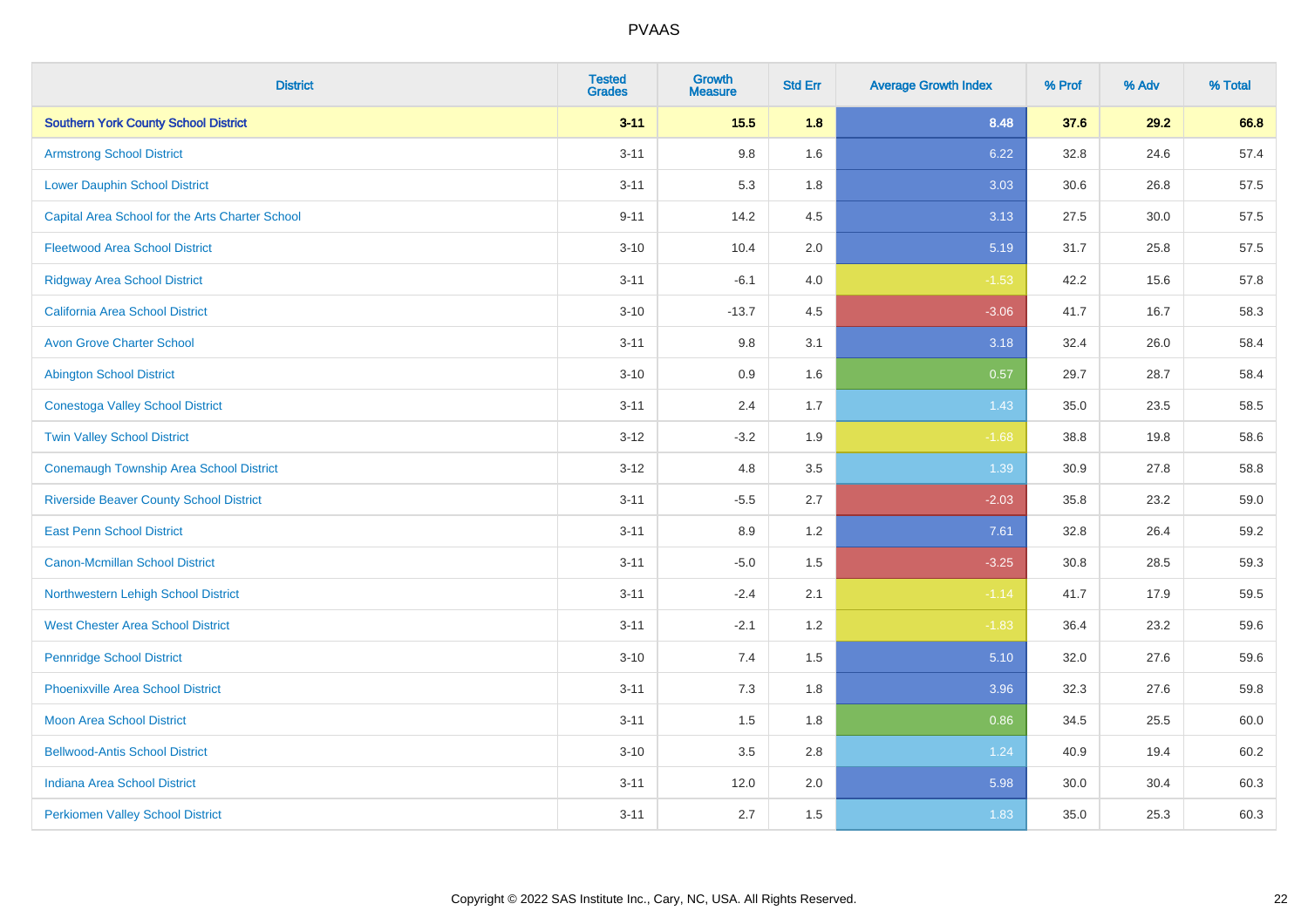| <b>District</b>                             | <b>Tested</b><br><b>Grades</b> | <b>Growth</b><br><b>Measure</b> | <b>Std Err</b> | <b>Average Growth Index</b> | % Prof | % Adv | % Total |
|---------------------------------------------|--------------------------------|---------------------------------|----------------|-----------------------------|--------|-------|---------|
| <b>Southern York County School District</b> | $3 - 11$                       | 15.5                            | 1.8            | 8.48                        | 37.6   | 29.2  | 66.8    |
| <b>Plum Borough School District</b>         | $3 - 11$                       | $-9.4$                          | 2.4            | $-3.98$                     | 32.9   | 27.4  | 60.4    |
| <b>Cocalico School District</b>             | $3 - 11$                       | 12.3                            | 1.9            | 6.48                        | 28.2   | 32.3  | 60.5    |
| <b>Conewago Valley School District</b>      | $3 - 12$                       | 7.6                             | 1.7            | 4.46                        | 41.3   | 19.4  | 60.6    |
| <b>Brookville Area School District</b>      | $3 - 11$                       | 6.8                             | 3.1            | 2.19                        | 46.1   | 14.6  | 60.7    |
| Pennsylvania Leadership Charter School      | $3 - 11$                       | 8.0                             | 1.9            | 4.22                        | 33.1   | 27.8  | 60.9    |
| <b>Richland School District</b>             | $3 - 11$                       | $-6.9$                          | 2.6            | $-2.63$                     | 40.1   | 20.9  | 61.0    |
| <b>Hermitage School District</b>            | $3 - 12$                       | 14.0                            | 2.5            | 5.59                        | 34.0   | 27.0  | 61.0    |
| <b>Owen J Roberts School District</b>       | $3 - 11$                       | $-3.5$                          | 1.5            | $-2.27$                     | 36.8   | 24.4  | 61.2    |
| <b>Garnet Valley School District</b>        | $3 - 10$                       | 0.2                             | 1.7            | 0.13                        | 34.9   | 26.4  | 61.3    |
| <b>Oley Valley School District</b>          | $3 - 11$                       | 1.4                             | 2.4            | 0.56                        | 37.4   | 23.9  | 61.4    |
| <b>Jenkintown School District</b>           | $3 - 11$                       | $-7.9$                          | 4.1            | $-1.92$                     | 34.1   | 27.3  | 61.4    |
| <b>Evergreen Community Charter School</b>   | $6 - 11$                       | $-1.1$                          | 4.7            | $-0.23$                     | 34.6   | 26.9  | 61.5    |
| <b>Manheim Township School District</b>     | $3 - 12$                       | 10.9                            | 1.5            | 7.51                        | 30.9   | 31.0  | 61.9    |
| <b>Parkland School District</b>             | $3 - 11$                       | $-3.7$                          | 1.2            | $-3.17$                     | 31.4   | 30.6  | 62.0    |
| West Jefferson Hills School District        | $3 - 11$                       | 1.9                             | 1.9            | 0.99                        | 34.8   | 27.3  | 62.1    |
| <b>Downingtown Area School District</b>     | $3 - 11$                       | 4.4                             | 1.1            | 4.06                        | 30.1   | 32.0  | 62.2    |
| <b>Coudersport Area School District</b>     | $3 - 11$                       | 14.8                            | 3.4            | 4.33                        | 34.7   | 28.0  | 62.7    |
| <b>Central Columbia School District</b>     | $3 - 12$                       | 0.3                             | 2.3            | 0.12                        | 25.4   | 37.6  | 63.0    |
| <b>Haverford Township School District</b>   | $3 - 11$                       | 1.4                             | 1.4            | 1.05                        | 36.7   | 26.3  | 63.0    |
| <b>Manheim Central School District</b>      | $3 - 11$                       | 12.8                            | 2.0            | 6.52                        | 27.8   | 35.4  | 63.2    |
| <b>Tuscarora School District</b>            | $3 - 11$                       | 13.4                            | 2.2            | 6.20                        | 37.1   | 26.3  | 63.4    |
| <b>North Clarion County School District</b> | $3 - 12$                       | 3.4                             | 4.1            | 0.83                        | 45.0   | 18.8  | 63.8    |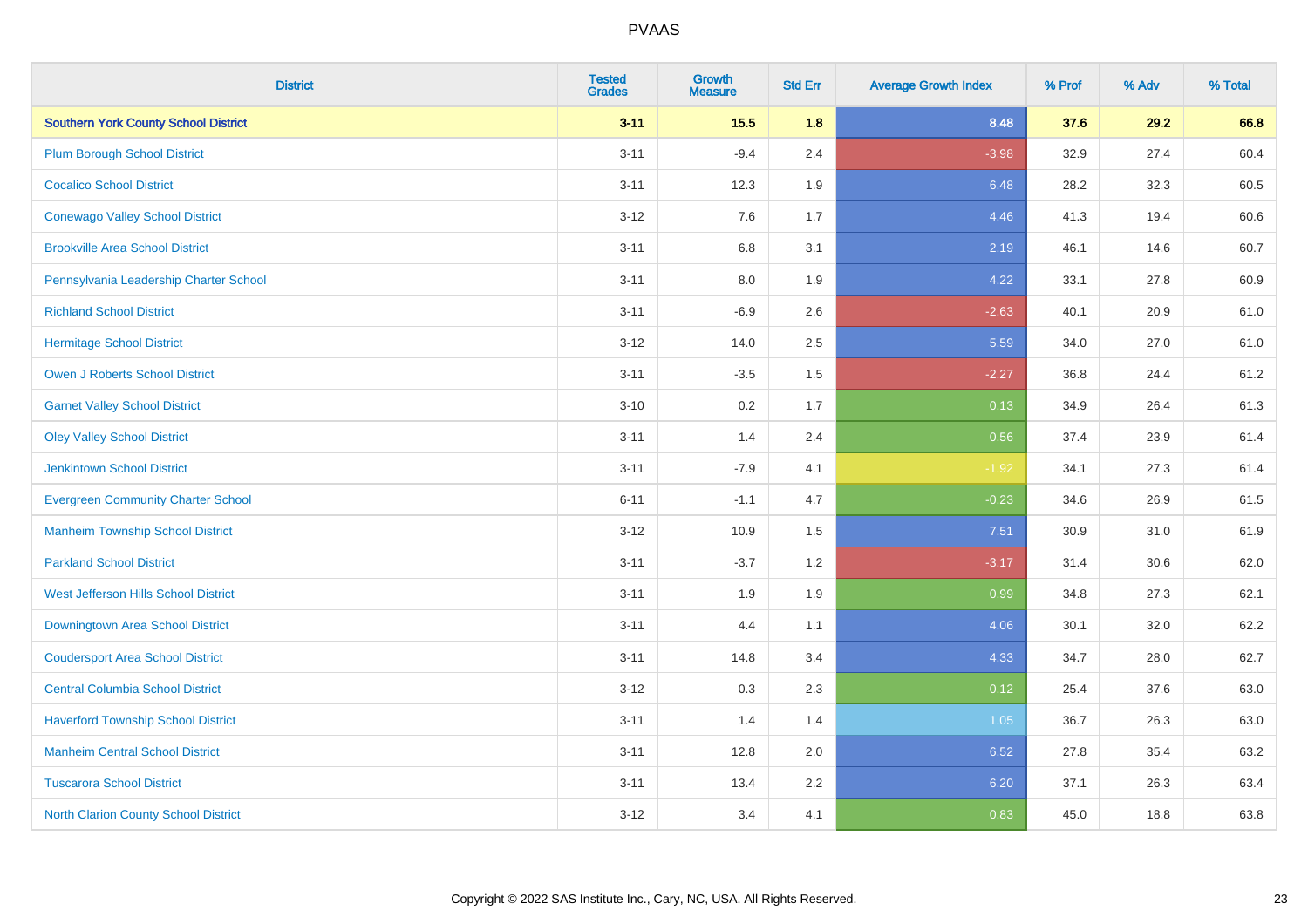| <b>District</b>                             | <b>Tested</b><br><b>Grades</b> | <b>Growth</b><br><b>Measure</b> | <b>Std Err</b> | <b>Average Growth Index</b> | % Prof | % Adv | % Total |
|---------------------------------------------|--------------------------------|---------------------------------|----------------|-----------------------------|--------|-------|---------|
| <b>Southern York County School District</b> | $3 - 11$                       | 15.5                            | 1.8            | 8.48                        | 37.6   | 29.2  | 66.8    |
| <b>Greenwood School District</b>            | $3 - 11$                       | 11.3                            | 3.6            | 3.14                        | 31.2   | 32.8  | 63.9    |
| <b>Elizabethtown Area School District</b>   | $3 - 12$                       | 7.1                             | 1.7            | 4.19                        | 36.4   | 27.6  | 64.0    |
| <b>Warwick School District</b>              | $3 - 11$                       | 21.7                            | 1.8            | 11.76                       | 27.7   | 36.3  | 64.0    |
| <b>Sharpsville Area School District</b>     | $3 - 11$                       | 3.8                             | 3.7            | 1.04                        | 41.1   | 23.2  | 64.3    |
| <b>Benton Area School District</b>          | $3 - 10$                       | 8.1                             | 4.0            | 2.01                        | 35.7   | 28.6  | 64.3    |
| <b>Upper Dauphin Area School District</b>   | $3 - 11$                       | 16.5                            | 5.1            | 3.26                        | 37.5   | 26.8  | 64.3    |
| <b>West Allegheny School District</b>       | $3 - 12$                       | $8.6\,$                         | 2.0            | 4.34                        | 37.3   | 27.2  | 64.5    |
| <b>Millcreek Township School District</b>   | $3 - 11$                       | 9.1                             | 1.4            | 6.61                        | 34.5   | 30.1  | 64.6    |
| <b>Upper Dublin School District</b>         | $3 - 12$                       | 2.1                             | 1.8            | 1.19                        | 34.7   | 30.0  | 64.7    |
| <b>North Pocono School District</b>         | $3 - 11$                       | 13.1                            | 3.7            | 3.54                        | 31.4   | 33.3  | 64.7    |
| <b>Rose Tree Media School District</b>      | $3 - 10$                       | $-2.8$                          | 2.1            | $-1.33$                     | 35.2   | 29.6  | 64.8    |
| <b>Franklin Regional School District</b>    | $3 - 11$                       | 11.3                            | 1.8            | 6.13                        | 30.0   | 35.0  | 65.0    |
| <b>Norwin School District</b>               | $3 - 11$                       | $-1.1$                          | 1.6            | $-0.70$                     | 37.7   | 27.6  | 65.2    |
| <b>Pennsbury School District</b>            | $3 - 11$                       | 5.6                             | 1.3            | 4.38                        | 37.7   | 27.7  | 65.4    |
| <b>Abington Heights School District</b>     | $3 - 11$                       | 6.7                             | 1.7            | 4.00                        | 33.8   | 31.7  | 65.5    |
| <b>Saucon Valley School District</b>        | $3 - 11$                       | 18.9                            | 2.2            | 8.48                        | 26.0   | 39.6  | 65.6    |
| <b>Tyrone Area School District</b>          | $3 - 12$                       | 29.2                            | 2.3            | 12.86                       | 36.6   | 29.1  | 65.7    |
| <b>Seneca Valley School District</b>        | $3 - 11$                       | $0.8\,$                         | 1.4            | 0.54                        | 40.6   | 25.2  | 65.8    |
| <b>Quaker Valley School District</b>        | $3 - 11$                       | 12.2                            | 2.5            | 4.90                        | 39.5   | 26.4  | 65.9    |
| <b>West Branch Area School District</b>     | $3 - 11$                       | 17.0                            | 3.3            | 5.20                        | 47.1   | 19.1  | 66.2    |
| <b>North Penn School District</b>           | $3 - 11$                       | 17.6                            | 1.0            | 17.53                       | 30.8   | 35.7  | 66.4    |
| <b>Montrose Area School District</b>        | $3 - 10$                       | 12.3                            | 2.8            | 4.41                        | 37.8   | 28.9  | 66.7    |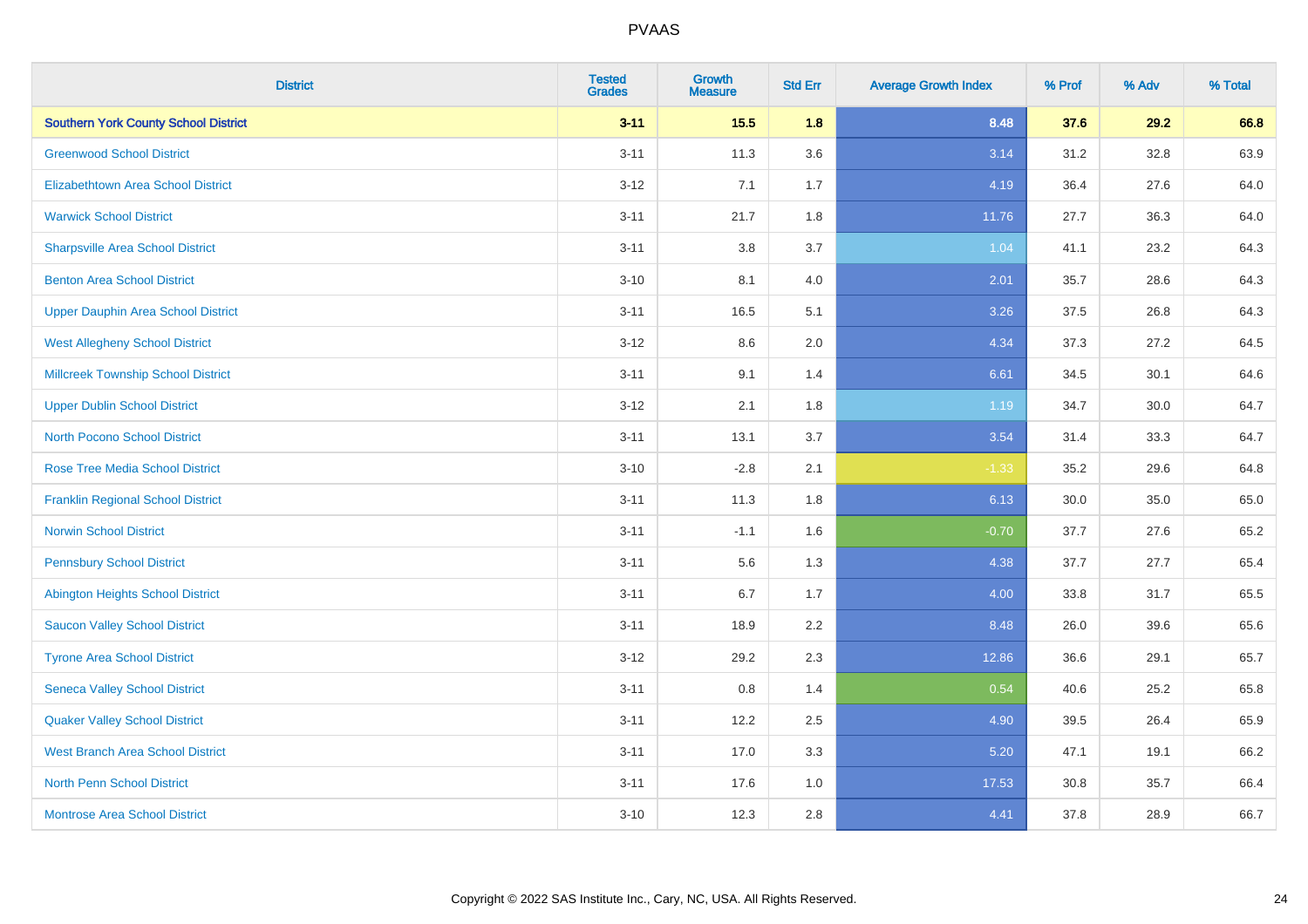| <b>District</b>                               | <b>Tested</b><br><b>Grades</b> | <b>Growth</b><br><b>Measure</b> | <b>Std Err</b> | <b>Average Growth Index</b> | % Prof | % Adv | % Total |
|-----------------------------------------------|--------------------------------|---------------------------------|----------------|-----------------------------|--------|-------|---------|
| <b>Southern York County School District</b>   | $3 - 11$                       | $15.5$                          | 1.8            | 8.48                        | 37.6   | 29.2  | 66.8    |
| <b>Pequea Valley School District</b>          | $3 - 11$                       | 18.0                            | 3.1            | 5.74                        | 29.2   | 37.5  | 66.7    |
| <b>Hempfield School District</b>              | $3 - 11$                       | 13.4                            | 1.3            | 10.53                       | 29.9   | 36.8  | 66.7    |
| <b>Southern York County School District</b>   | $3 - 11$                       | 15.5                            | 1.8            | 8.48                        | 37.6   | 29.2  | 66.8    |
| <b>Upper Merion Area School District</b>      | $3 - 11$                       | 14.0                            | 2.0            | 7.15                        | 34.4   | 32.6  | 67.0    |
| <b>Avon Grove School District</b>             | $3 - 10$                       | 7.6                             | 1.4            | 5.29                        | 33.7   | 33.2  | 67.0    |
| Southern Lehigh School District               | $3 - 11$                       | $-4.1$                          | 2.1            | $-1.94$                     | 39.3   | 28.0  | 67.2    |
| <b>Freeport Area School District</b>          | $3 - 10$                       | $-0.2$                          | 2.1            | $-0.10$                     | 37.4   | 29.8  | 67.2    |
| <b>Great Valley School District</b>           | $3 - 11$                       | 5.4                             | 2.0            | 2.77                        | 33.8   | 33.5  | 67.3    |
| <b>Council Rock School District</b>           | $3 - 11$                       | 13.5                            | 1.1            | 12.27                       | 32.0   | 35.4  | 67.4    |
| <b>Bethel Park School District</b>            | $3 - 11$                       | $-4.4$                          | 1.7            | $-2.62$                     | 40.1   | 27.3  | 67.4    |
| <b>Littlestown Area School District</b>       | $3 - 11$                       | 28.7                            | 2.4            | 11.83                       | 38.4   | 29.3  | 67.7    |
| Lampeter-Strasburg School District            | $3 - 12$                       | 11.0                            | 1.9            | 5.69                        | 35.4   | 32.3  | 67.7    |
| <b>Springfield Township School District</b>   | $3 - 11$                       | $-3.9$                          | 3.1            | $-1.27$                     | 37.2   | 30.8  | 68.1    |
| <b>Clearfield Area School District</b>        | $3 - 10$                       | $-1.3$                          | 3.7            | $-0.34$                     | 43.9   | 24.6  | 68.4    |
| <b>Delaware Valley School District</b>        | $3 - 11$                       | 15.7                            | 1.6            | 9.62                        | 36.7   | 32.1  | 68.8    |
| <b>Mars Area School District</b>              | $3 - 10$                       | 6.6                             | 1.9            | 3.45                        | 36.7   | 32.4  | 69.1    |
| <b>Berlin Brothersvalley School District</b>  | $3 - 11$                       | 19.6                            | 4.0            | 4.93                        | 28.3   | 41.3  | 69.6    |
| <b>Methacton School District</b>              | $3 - 11$                       | 11.0                            | 1.6            | 6.94                        | 36.0   | 33.6  | 69.6    |
| <b>Souderton Area School District</b>         | $3 - 11$                       | 18.5                            | 1.4            | 12.86                       | 39.2   | 31.2  | 70.4    |
| <b>Wallingford-Swarthmore School District</b> | $3 - 10$                       | 5.0                             | 2.2            | 2.25                        | 33.3   | 37.1  | 70.4    |
| South Fayette Township School District        | $3 - 11$                       | 6.0                             | 1.8            | 3.33                        | 32.2   | 38.3  | 70.5    |
| <b>Cumberland Valley School District</b>      | $3 - 12$                       | 18.6                            | 1.2            | 15.79                       | 31.3   | 39.2  | 70.5    |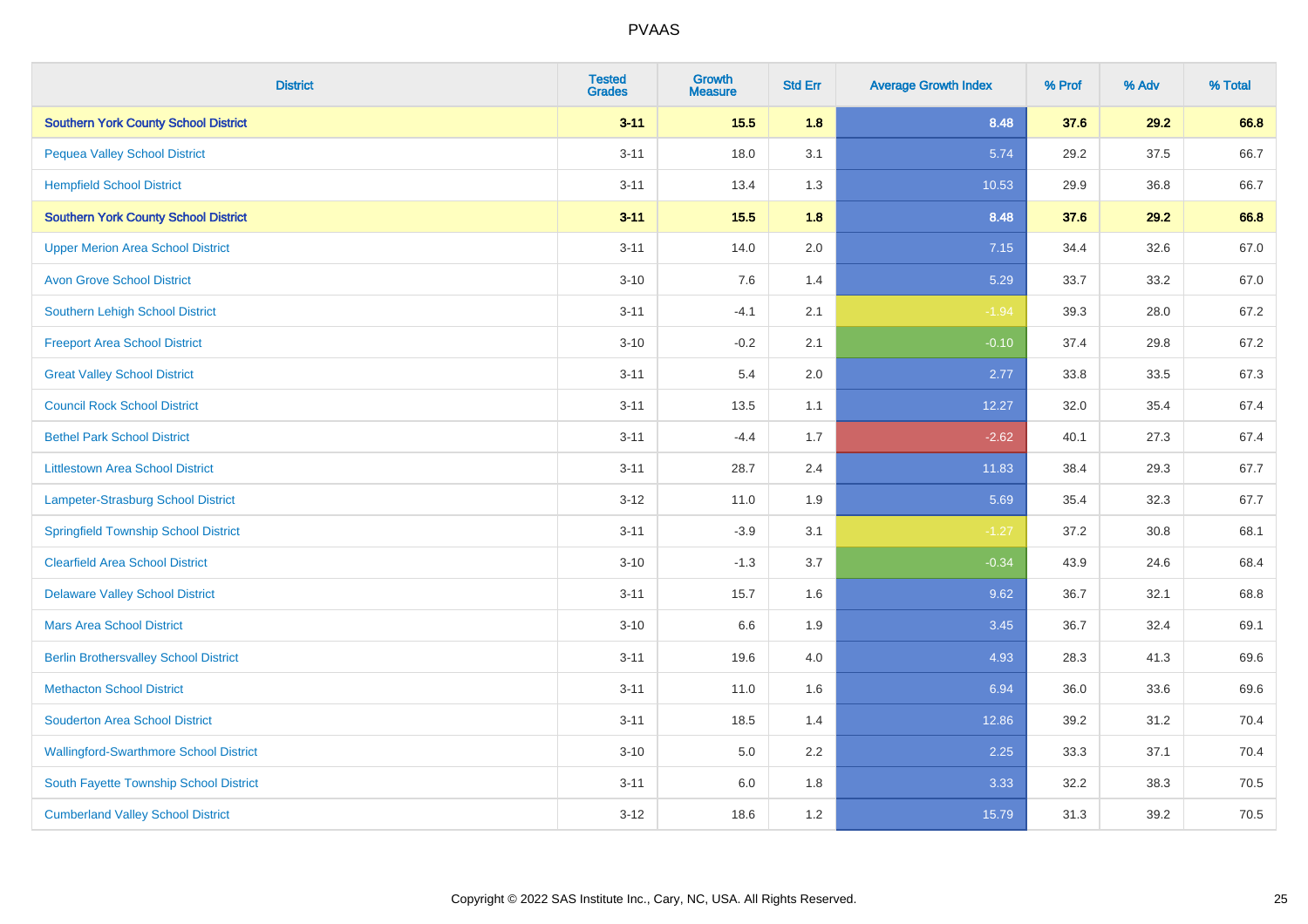| <b>District</b>                                 | <b>Tested</b><br><b>Grades</b> | <b>Growth</b><br><b>Measure</b> | <b>Std Err</b> | <b>Average Growth Index</b> | % Prof | % Adv | % Total |
|-------------------------------------------------|--------------------------------|---------------------------------|----------------|-----------------------------|--------|-------|---------|
| <b>Southern York County School District</b>     | $3 - 11$                       | 15.5                            | 1.8            | 8.48                        | 37.6   | 29.2  | 66.8    |
| <b>Oswayo Valley School District</b>            | $3 - 12$                       | 9.9                             | 5.1            | 1.93                        | 26.5   | 44.1  | 70.6    |
| <b>Colonial School District</b>                 | $3 - 11$                       | 22.1                            | 1.6            | 13.55                       | 27.2   | 43.5  | 70.6    |
| <b>Tredyffrin-Easttown School District</b>      | $3 - 10$                       | 8.7                             | 2.4            | 3.57                        | 35.2   | 35.8  | 71.0    |
| <b>Dallastown Area School District</b>          | $3 - 11$                       | 19.9                            | 1.4            | 14.14                       | 36.8   | 34.2  | 71.0    |
| <b>Radnor Township School District</b>          | $3 - 12$                       | 7.5                             | 1.9            | 4.03                        | 33.0   | 38.3  | 71.3    |
| <b>Lower Moreland Township School District</b>  | $3 - 11$                       | 8.7                             | 2.0            | 4.35                        | 38.2   | 33.2  | 71.4    |
| <b>Eastern Lancaster County School District</b> | $3 - 12$                       | 2.9                             | 3.2            | 0.91                        | 35.2   | 36.4  | 71.6    |
| <b>Lewisburg Area School District</b>           | $3 - 11$                       | 1.7                             | 2.4            | 0.72                        | 35.9   | 35.9  | 71.8    |
| <b>Loyalsock Township School District</b>       | $3-12$                         | 26.7                            | 2.7            | 9.92                        | 36.8   | 35.1  | 71.9    |
| <b>Penn-Trafford School District</b>            | $3 - 11$                       | 2.9                             | 1.8            | 1.68                        | 46.3   | 26.2  | 72.5    |
| Palmyra Area School District                    | $3 - 11$                       | 16.2                            | 1.8            | 9.02                        | 38.8   | 34.0  | 72.8    |
| North Allegheny School District                 | $3 - 11$                       | 18.0                            | 1.3            | 14.25                       | 30.5   | 42.9  | 73.4    |
| <b>Camp Hill School District</b>                | $3 - 12$                       | 20.7                            | 2.9            | 7.00                        | 32.3   | 41.4  | 73.7    |
| <b>Marple Newtown School District</b>           | $3 - 11$                       | 20.6                            | 2.3            | 8.95                        | 31.1   | 42.7  | 73.8    |
| <b>Wayne Highlands School District</b>          | $3 - 11$                       | 22.5                            | 2.5            | 9.16                        | 33.8   | 40.4  | 74.2    |
| Fox Chapel Area School District                 | $3 - 11$                       | 17.6                            | 1.9            | 9.47                        | 22.9   | 52.0  | 74.9    |
| <b>Harbor Creek School District</b>             | $3 - 11$                       | 13.4                            | 2.3            | 5.80                        | 34.5   | 40.7  | 75.2    |
| <b>Spring-Ford Area School District</b>         | $3 - 11$                       | 16.6                            | 1.2            | 14.02                       | 30.4   | 45.3  | 75.7    |
| <b>Central Bucks School District</b>            | $3 - 11$                       | 15.5                            | 0.9            | 17.94                       | 34.8   | 41.4  | 76.2    |
| <b>Upper Saint Clair School District</b>        | $3 - 11$                       | 13.8                            | 1.8            | 7.86                        | 32.2   | 44.5  | 76.7    |
| <b>Fairview School District</b>                 | $3 - 11$                       | 8.3                             | 2.4            | 3.43                        | 41.9   | 34.9  | 76.7    |
| <b>Peters Township School District</b>          | $3 - 11$                       | 14.1                            | 1.7            | 8.16                        | 35.2   | 41.6  | 76.8    |